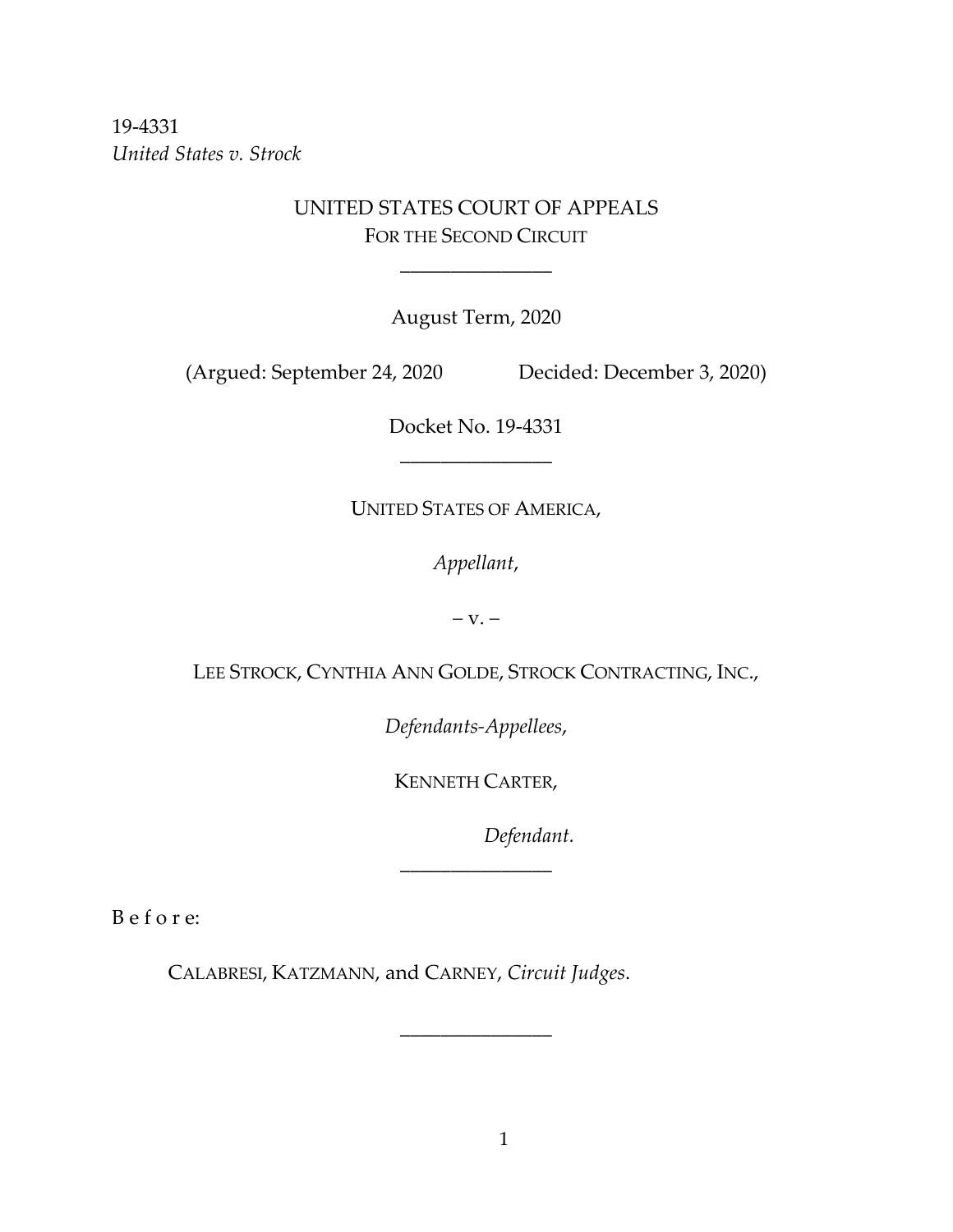The United States of America appeals from an order of the United States District Court for the Western District of New York (Geraci, *C.J.*) dismissing its claims under the False Claims Act ("FCA"), 31 U.S.C. § 3729 et seq., and federal common law against defendants-appellees Lee Strock, Cynthia Golde, and Strock Contracting, Inc ("SCI"). In particular, the government challenges the district court's conclusion that the complaint failed to state a claim under the FCA because it did not adequately allege that the purported misrepresentations—that Strock's business qualified as a service-disabled veteran-owned small business ("SDVOSB")—were material to the government's decision to pay that business under contracts reserved for SDVOSBs. The government also challenges the district court's conclusion that the complaint failed to allege defendants-appellees' knowledge of materiality, as well as its dismissal of the common law claims.

We conclude that the district court's finding with respect to materiality was erroneous because it was premised on too restrictive a conception of the FCA materiality inquiry set out in *Universal Health Services, Inc. v. United States ex rel. Escobar*, 136 S. Ct. 1989 (2016). Further, we find that the district court's conclusion that the complaint failed to allege defendants-appellees' knowledge was erroneous as to Lee Strock, and potentially as to SCI, but not as to Cynthia Golde. Finally, we conclude that the district court should not have dismissed the common law claims on jurisdictional grounds because it had original jurisdiction over these claims under 28 U.S.C. § 1345. Accordingly, we AFFIRM in part, REVERSE in part, and VACATE in part the district court's dismissal of the complaint.

\_\_\_\_\_\_\_\_\_\_\_\_\_\_\_

\_\_\_\_\_\_\_\_\_\_\_\_\_\_\_

- ROBERT C. SINGER, ESQ., Singer Legal PLLC, Williamsville, NY, *for Defendants-Appellees Lee Strock and Strock Contracting, Inc.*
- REETUPARNA DUTTA, ESQ. (David A. Short, *on the brief*), Hodgson Russ LLP, Buffalo, NY *for Defendant-Appellee Cynthia Ann Golde.*

CHARLES W. SCARBOROUGH, Appellate Staff Attorney, for Joseph H. Hunt, Assistant Attorney General, James P. Kennedy, United States Attorney for the Western District of New York, Buffalo, NY, *for Appellant*.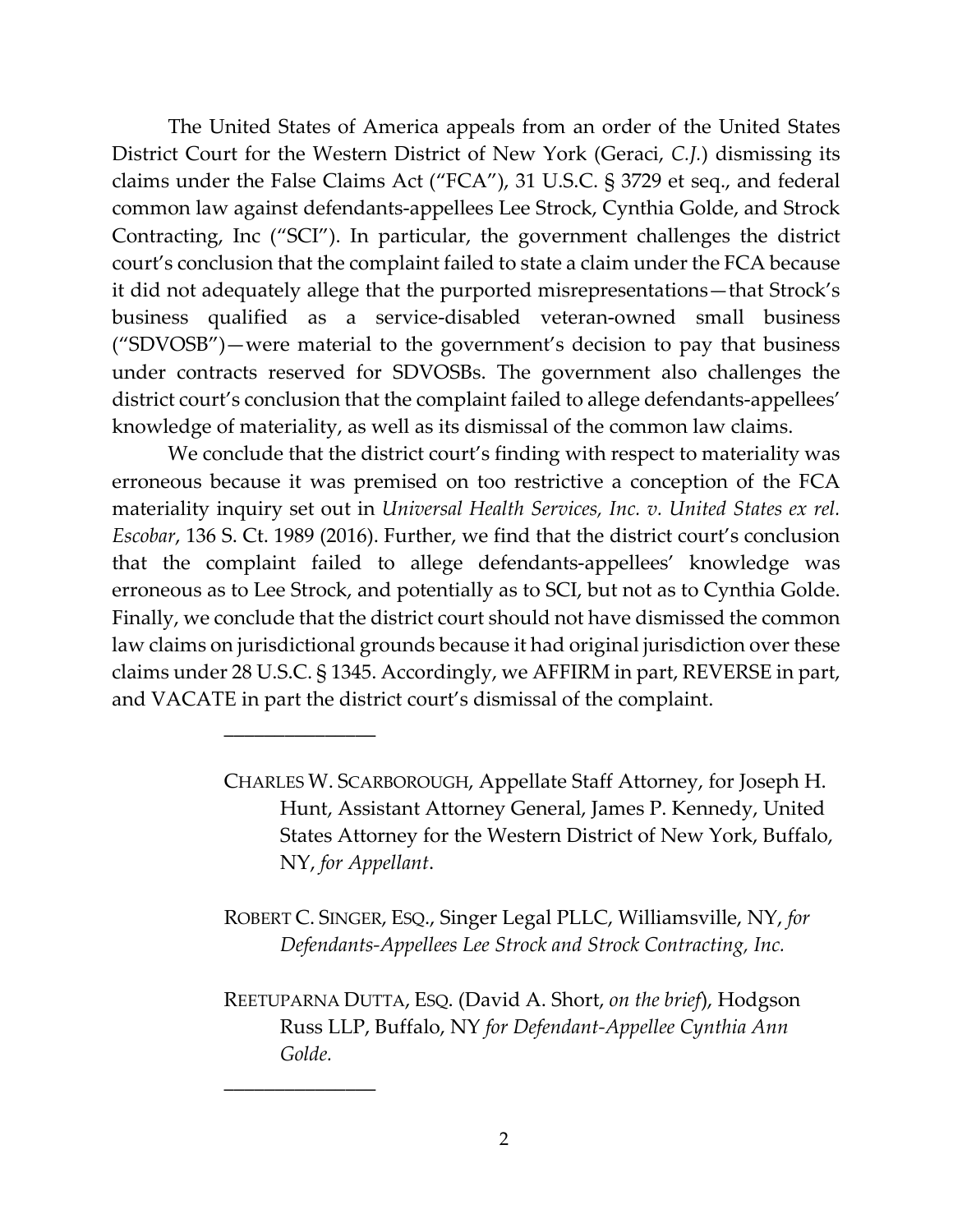KATZMANN, *Circuit Judge*:

This case calls upon us to address the materiality inquiry under the False Claims Act ("FCA"), 31 U.S.C. § 3729 et seq., in light of *Universal Health Services, Inc. v. United States ex rel. Escobar*, 136 S. Ct. 1989 (2016).

Veteran Enterprises Company, Inc. ("VECO") was putatively owned by Terry Anderson, a service-disabled veteran. VECO applied for and received millions of dollars of federal government contracts that are reserved for small businesses owned by service-disabled veterans (known in this context as "servicedisabled veteran-owned small businesses" or "SDVOSBs"). According to the government, however, Anderson's ownership was illusory, and he never controlled or managed VECO. In fact, the government alleges, the company was controlled by defendant-appellee Lee Strock, who set up VECO as a front to funnel contract work to his company, defendant-appellee Strock Contracting, Inc. ("Strock Contracting" or "SCI"). The government filed suit under the FCA and federal common law against Strock, SCI, and Cynthia Golde, an employee of both VECO and SCI.

The United States District Court for the Western District of New York (Geraci, *C.J.*) granted defendants' motion to dismiss the government's amended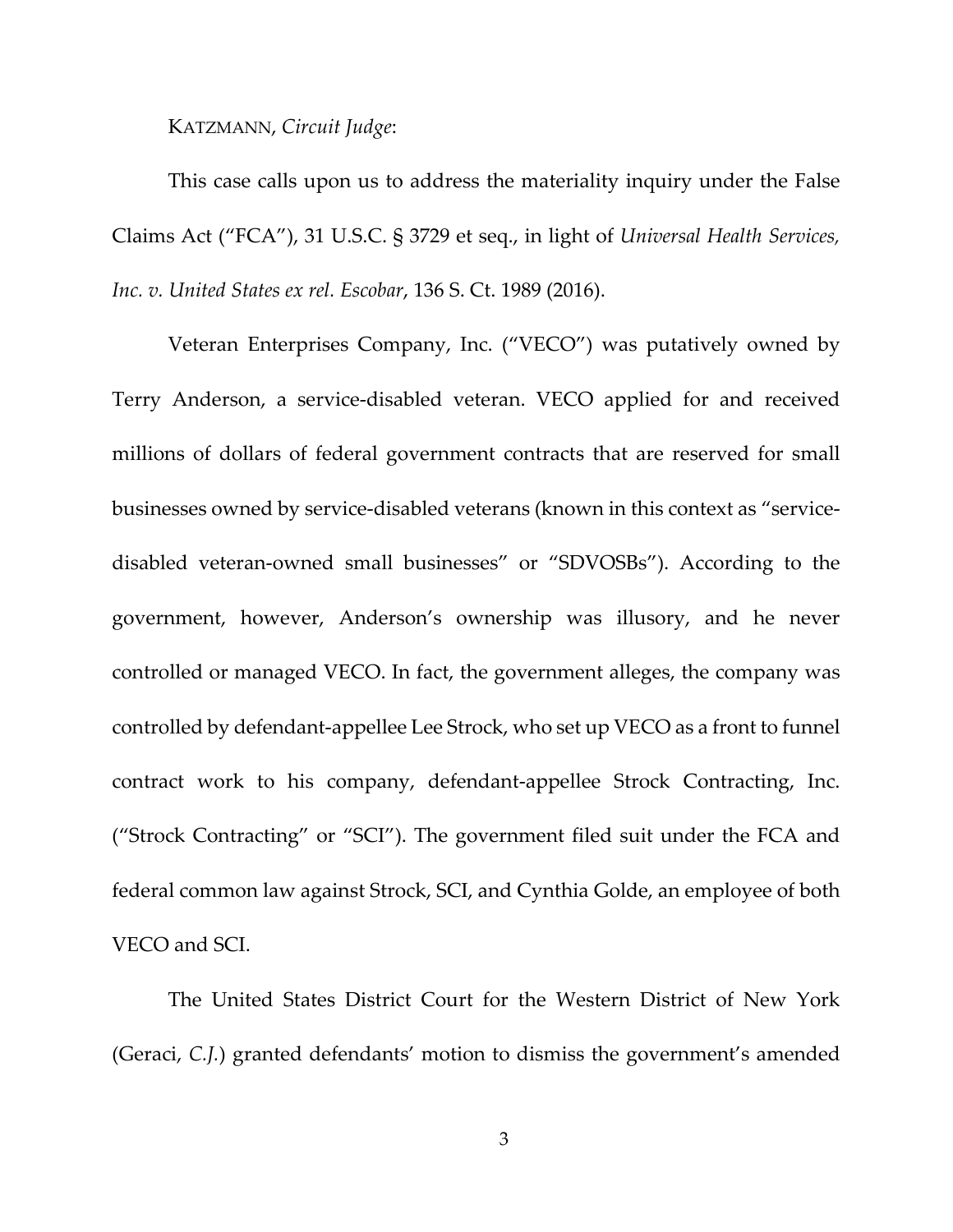complaint, concluding that the government had not adequately pleaded that the alleged misrepresentation—that VECO qualified as an SDVOSB—was material to the government's decision to make payments under the awarded contracts or that defendants knew of this materiality. Further, the district court dismissed the common law claims on jurisdictional grounds. Because we find that the district court's conclusion as to materiality relied on an unduly restrictive understanding of the FCA materiality analysis set out in *Escobar*, and that the complaint adequately alleges Strock's knowledge, we reverse in part. Additionally, we vacate the district court's dismissal insofar as it relied on these errors to dismiss the claims against SCI. Finally, we vacate the dismissal of the common law claims.

#### **BACKGROUND**

Several statutory provisions authorize awarding government contracts to SDVOSBs. 15 U.S.C. § 657f(a) and (b) permit contracts to be awarded to SDVOSBs either on a sole-source basis or based on competition limited to SDVOSBs. 15 U.S.C.  $\S 644(g)(1)(A)(ii)$  establishes a "[g]overnmentwide goal" that at least three percent of all contracts awarded during the fiscal year go to SDVOSBs. 38 U.S.C. § 8127 establishes a similar program specifically for contracts issued by the Department of Veterans Affairs ("VA").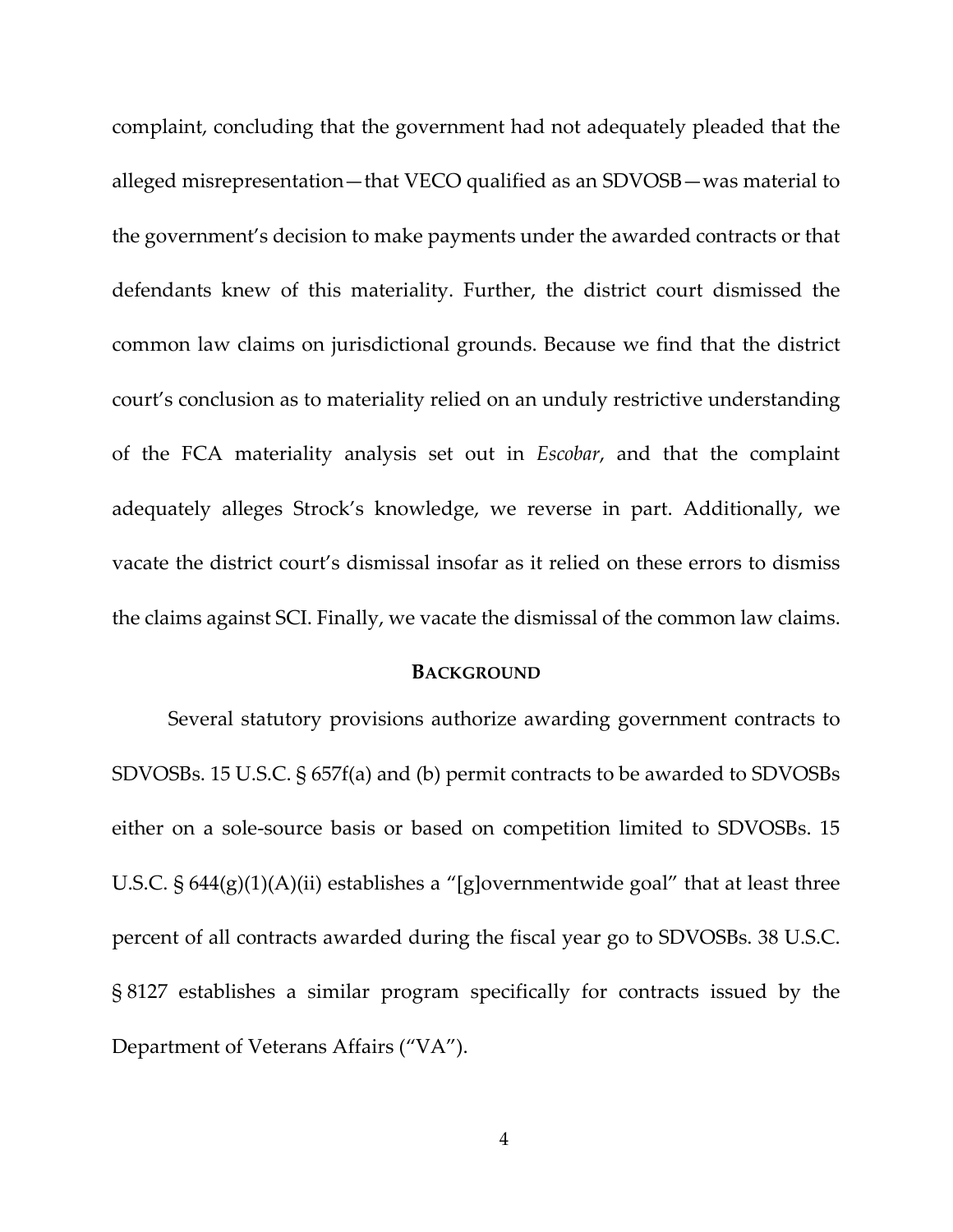As relevant to this appeal, a SDVOSB must be majority-owned by, and its management and daily operations must be controlled by, one or more servicedisabled veterans. 15 U.S.C. § 632(q)(2)(A); 38 U.S.C. § 8127(k)(3).[1](#page-4-0) To be "controlled" by a service-disabled veteran "means that both the long-term decision[] making and the day-to-day management and administration of the business operations must be conducted by one or more service-disabled veterans." 13 C.F.R. § 125.13(a).

"At the time that a service-disabled veteran-owned small business concern submits its offer" to perform government contracting work, "it must represent to the contracting officer that it is a [SDVOSB]." 48 C.F.R. § 19.1403(b). Where contracts "have been set aside for" SDVOSBs, "[o]ffers received from concerns that are not [SDVOSBs] shall not be considered," and "[a]ny award resulting from this solicitation will be made to a[n] [SDVOSB]."  $48$  C.F.R  $\S$  52.219-27(b)(1), (c)(1)–(2); *see also* 48 C.F.R. § 852.219-10(b)(1)–(2).

<span id="page-4-0"></span><sup>&</sup>lt;sup>1</sup> Prior to 2016, and throughout the time period during which the contracts at issue in this case were awarded, section 8127 had its own definition of SDVOSB instead of incorporating section 632's. *See* 38 U.S.C. § 8127(*l*) (2016). The definitions, however, are indistinguishable for purposes of this appeal.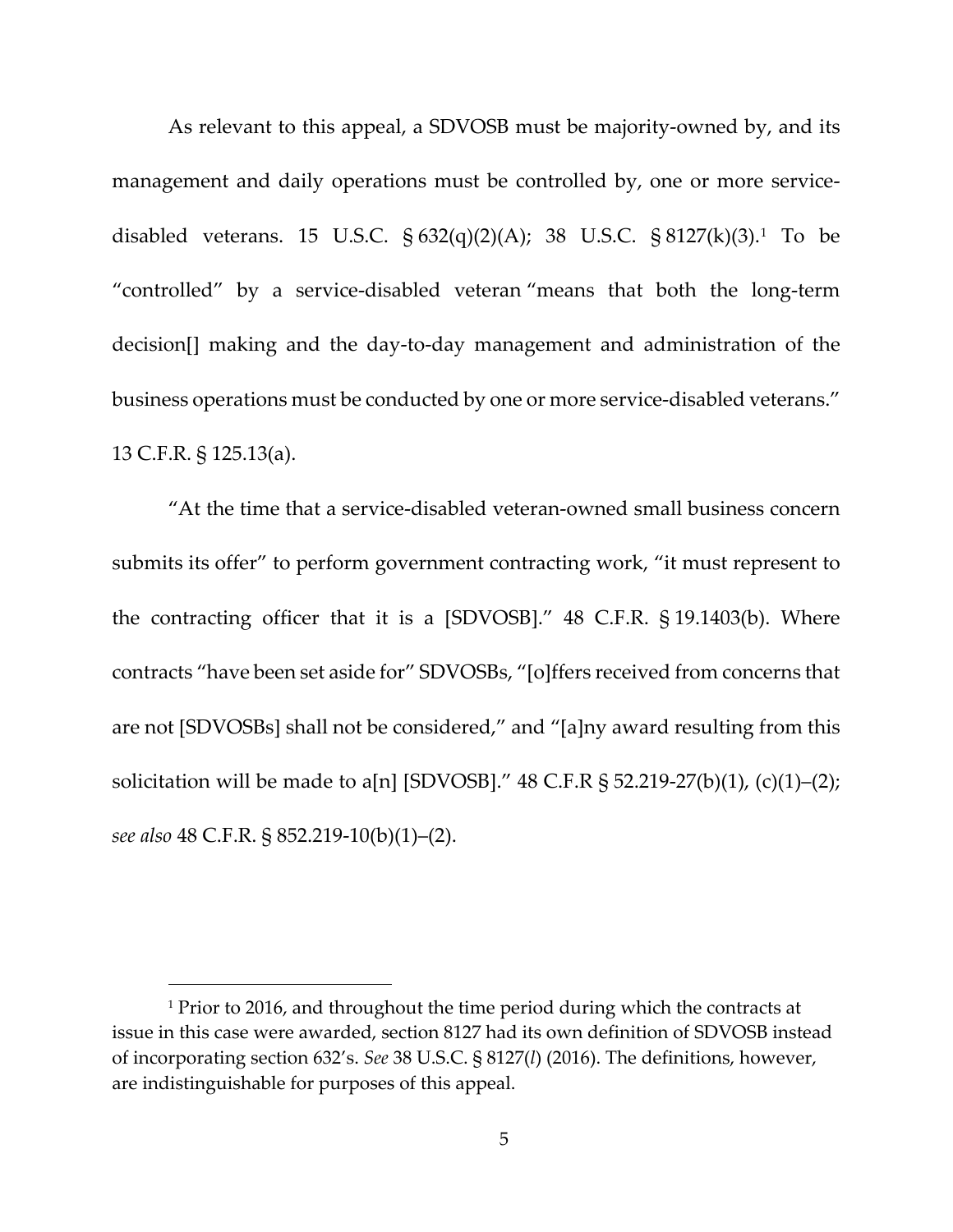Defendant Lee Strock is the owner of defendant Strock Contracting.[2](#page-5-0) In 2006, Strock met defendant Terry Anderson, a service-disabled veteran. The two formed Veteran Enterprises Company, Inc. ("VECO"), with Anderson as president and 51% owner, Strock as vice-president and 30% owner, and Ken Carter as secretary and 19% owner.[3](#page-5-1) VECO subsequently applied for and received SDVOSB recognition from the VA. Between 2008 and 2013, VECO was awarded over \$21 million in SDVOSB-reserved contracts from the VA, the Army, and the Air Force.

According to the government, however, VECO's SDVOSB status was a sham. After another company owned by Strock lost its eligibility for a Small Business Administration contracting program, Strock "decided to recruit a service-disabled veteran," Anderson, "to head a company in order that Lee Strock and Strock Contracting could earn profits on federal contracts from the VA and other federal agencies that were set aside for SDVOSBs." Joint App'x 21 ¶ 30. But Anderson's leadership of VECO existed only on paper. Strock, not Anderson, controlled the day-to-day operations at VECO. Strock decided which contracts

<span id="page-5-0"></span><sup>&</sup>lt;sup>2</sup> As this appeal is from a motion to dismiss, all facts are drawn from the government's Amended Complaint, which is the operative pleading.

<span id="page-5-1"></span><sup>&</sup>lt;sup>3</sup> Mr. Carter was initially named as a defendant, but he was dismissed from this appeal after he passed away. *See* No. 19-4331, Dkt. No. 30.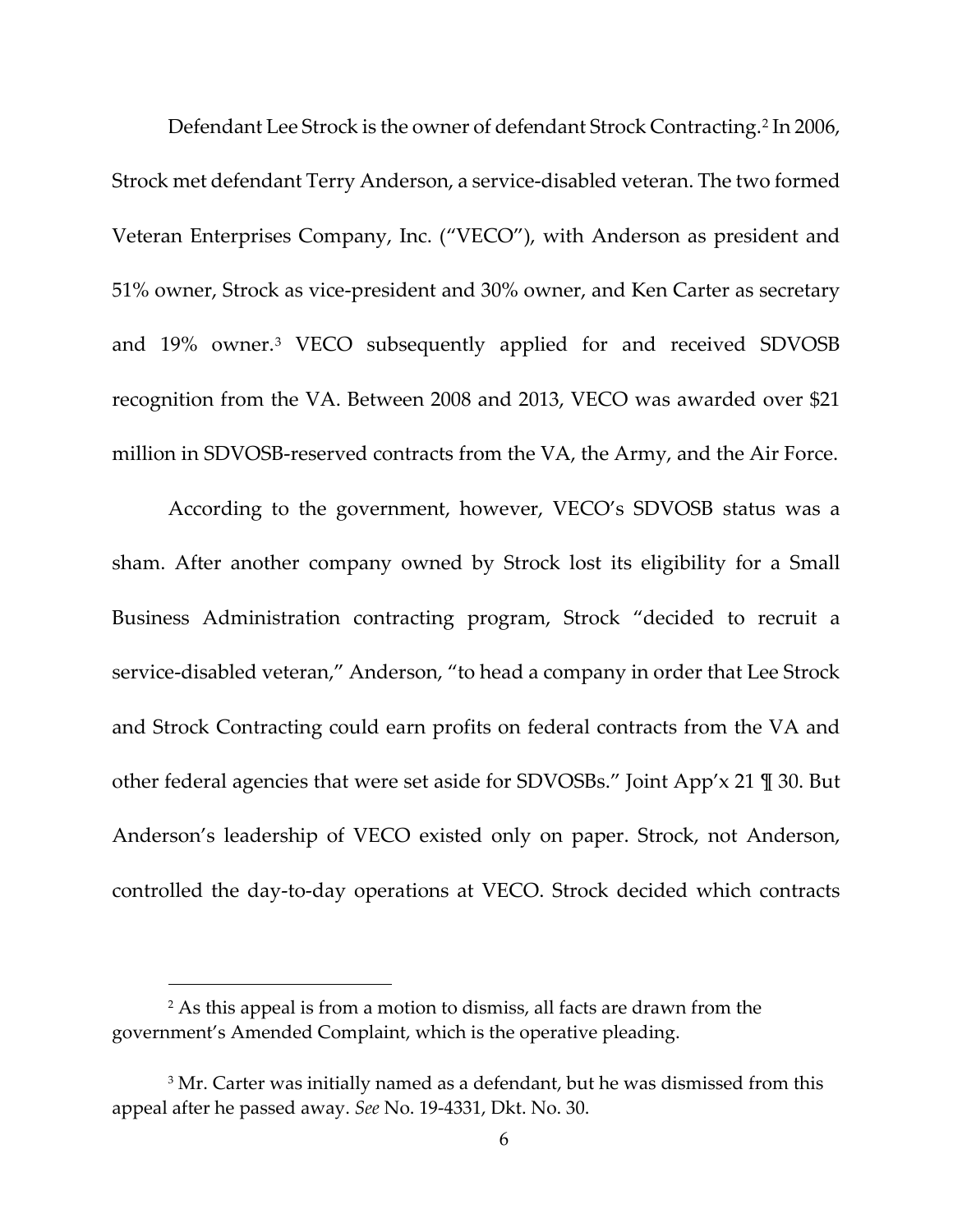VECO would bid on; Anderson was not involved. Anderson was not given access to payroll records. He made no decisions about hiring or firing. He would "occasionally" attend meetings and perform inspections, but he did little else. *Id.* at 25–26 ¶¶ 63–64. Strock owned the building that VECO "leased" as office space, and Anderson did not even have a key to the office; defendant Cynthia Golde (or another employee) had to let him in. Nor did Anderson have access to the company email account, which nonetheless displayed his name as the sender. Although he was nominally the president, he was not the highest-paid employee; and although he was purportedly the majority shareholder, he was paid less than 5% of VECO's profits. VECO also made several "questionable" payments to Strock Contracting, totaling several hundred thousand dollars. *Id.* at 31 ¶ 102. The government claims that, had it known that VECO was not a bona fide SDVOSB, it would either not have awarded the contracts or would have terminated them.

The government filed suit, asserting violations of the False Claims Act, as well as common law fraud, unjust enrichment, and payment by mistake. The district court granted the defendants' motion to dismiss. The court concluded that the government had not pleaded with the particularity required by Federal Rule of Civil Procedure 9(b) that any of the individual defendants knew that VECO did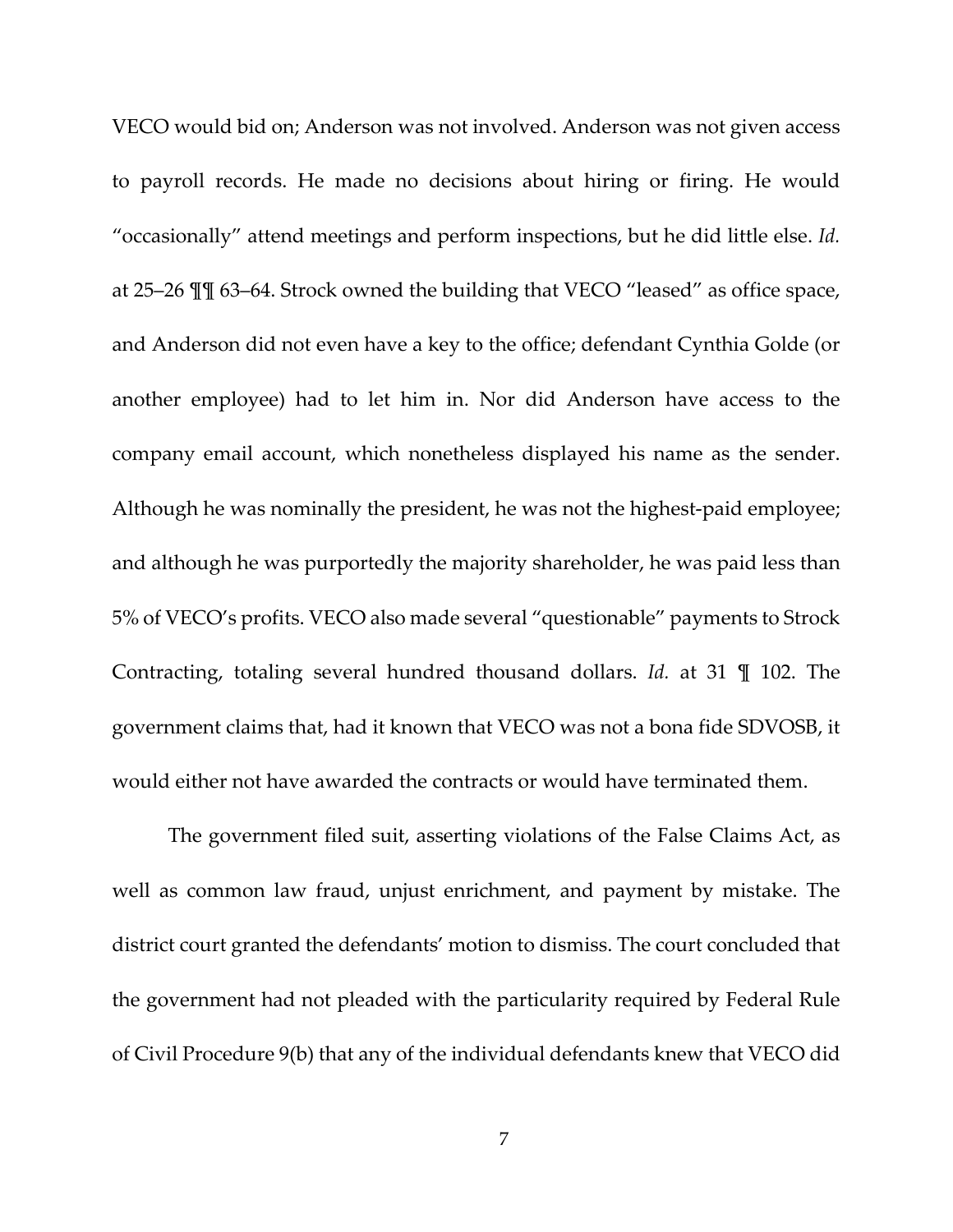not qualify as an SDVOSB, or knew that such a designation would be material to the government's decision to pay VECO. The district court further held that the complaint did not adequately plead that any misrepresentation was material for FCA purposes, reasoning that "a misrepresentation is not necessarily material to the Government's *payment decision* just because the Government would not have awarded the contract but for the misrepresentation." *Id.* at 74.[4](#page-7-0) The district court then "decline[d] to exercise jurisdiction over the Government's common law claims." *Id.* at 75. This appeal followed.

#### **DISCUSSION**

## **I. Standard of Review**

"We review the district court's grant of defendants' Rule  $12(b)(6)$  motion to dismiss *de novo*, accepting all factual claims in the complaint as true and drawing all reasonable inferences in the plaintiff's favor." *United States v. Wells Fargo & Co.*, 943 F.3d 588, 594 (2d Cir. 2019).[5](#page-7-1)

<span id="page-7-0"></span><sup>&</sup>lt;sup>4</sup> The district court also held that the complaint did not adequately plead a conspiracy under the False Claims Act. The government does not challenge this aspect of the court's ruling on appeal.

<span id="page-7-1"></span><sup>&</sup>lt;sup>5</sup> Unless otherwise indicated, case quotations omit all internal quotation marks, citations, footnotes, and alterations.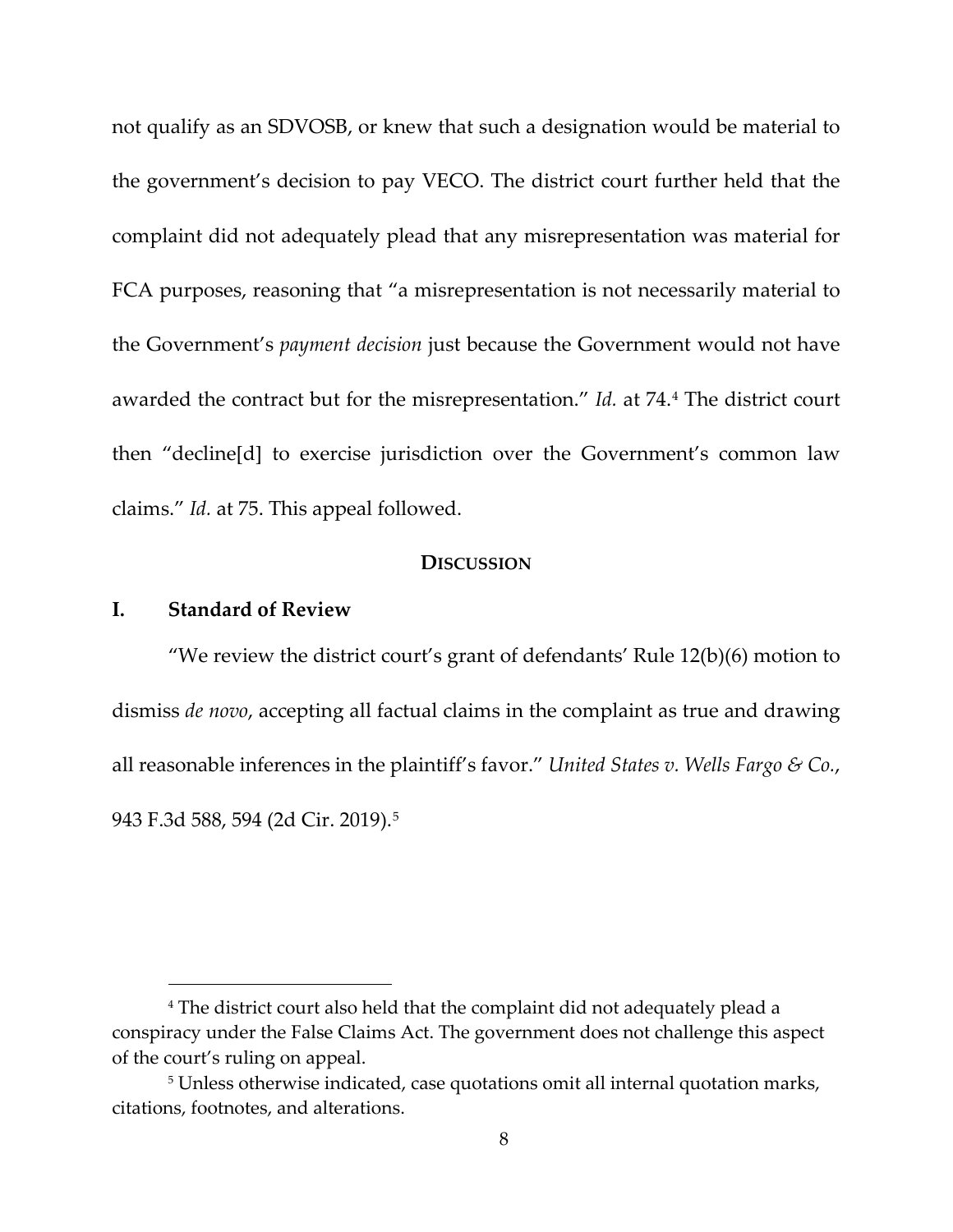## **II. The False Claims Act Counts**

#### **A. Legal Standard**

The False Claims Act imposes liability, as relevant here, on a person who either "knowingly presents, or causes to be presented, a false or fraudulent claim for payment or approval," or who "knowingly makes, uses, or causes to be made or used, a false record or statement material to a false or fraudulent claim." 31 U.S.C. § 3729(a)(1)(A)–(B). "Knowingly" means that a person "(i) has actual knowledge of the information; (ii) acts in deliberate ignorance of the truth or falsity of the information; or (iii) acts in reckless disregard of the truth or falsity of the information." *Id.* § 3729(b)(1)(A). It "require[s] no proof of specific intent to defraud." *Id.* § 3729(b)(1)(B). "Material" means "having a natural tendency to influence, or be capable of influencing, the payment or receipt of money or property." *Id.* § 3729(b)(4). The government must "plead [its] claims with plausibility and particularity under Federal Rules of Civil Procedure 8 and 9(b) by, for instance, pleading facts to support allegations of materiality." *Universal Health Servs., Inc. v. United States ex rel. Escobar*, 136 S. Ct. 1989, 2004 n.6 (2016).

#### **B. Materiality**

We turn first to whether the government sufficiently alleges that defendants' misrepresentations about VECO's SDVOSB status were material. To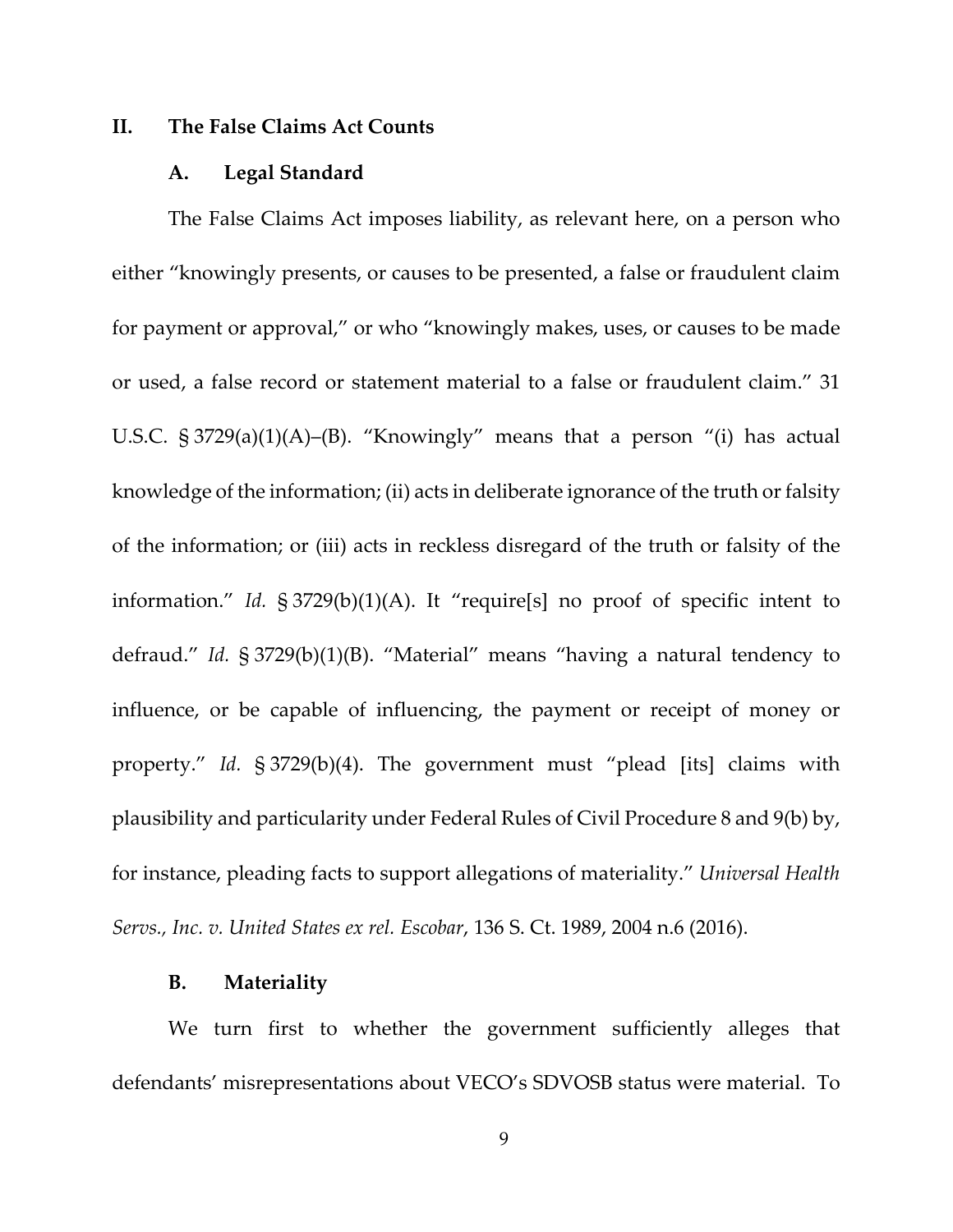be actionable under the FCA, "[a] misrepresentation about compliance with a statutory, regulatory, or contractual requirement must be material to the Government's payment decision." *Id.* at 1996. The Supreme Court recently clarified this materiality requirement in *Universal Health Services, Inc. v. United States ex rel. Escobar*, 136 S. Ct. 1989 (2016). In *Escobar*, the Court explained that the FCA's "materiality standard is demanding," *id.* at 2003, and "looks to the effect on the likely or actual behavior of the recipient of the alleged misrepresentation," *id.*  at 2002, rather than superficial designations. Thus, a misrepresentation is not necessarily material because "the Government would have the option to decline to pay if it knew of the defendant's noncompliance." *Id.* at 2003. Nor is "the Government's decision to expressly identify a provision as a condition of payment . . . automatically dispositive," although it is "relevant." *Id.* Rather, determining materiality requires an inquiry into at least the following factors:

[P]roof of materiality can include, but is not necessarily limited to, evidence that the defendant knows that the Government consistently refuses to pay claims in the mine run of cases based on noncompliance with the particular statutory, regulatory, or contractual requirement. Conversely, if the Government pays a particular claim in full despite its actual knowledge that certain requirements were violated, that is very strong evidence that those requirements are not material. Or, if the Government regularly pays a particular type of claim in full despite actual knowledge that certain requirements were violated,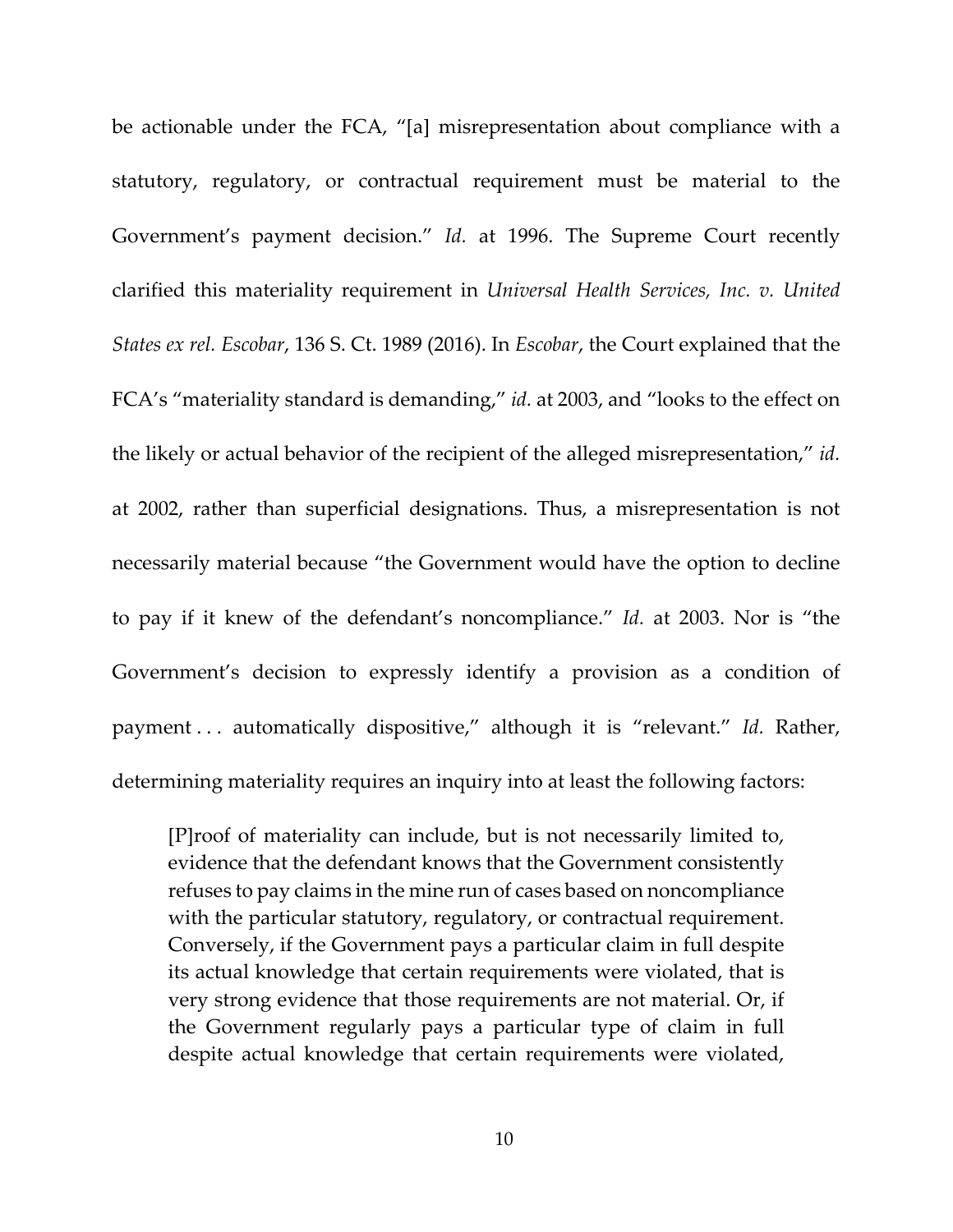and has signaled no change in position, that is strong evidence that the requirements are not material.

*Id.* at 2003–04; *see also Bishop v. Wells Fargo & Co.*, 870 F.3d 104, 107 (2d Cir. 2017) (per curiam). In addition, we inquire into whether or not the "noncompliance is minor or insubstantial." *Escobar*, 136 S. Ct. at 2003.

Each party argues that *Escobar* requires resolving the question of whether defendants' alleged misrepresentations were "material to the Government's payment decision" in its favor. *Escobar*, 136 S. Ct. at 1996. Central to this dispute is not, however, any disagreement over *Escobar*'s definition of the term "material," but instead its definition of the term "payment decision." *Id.* at 1996. Underlying the government's argument is its assumption that the primarily relevant "payment decision" was the government's decision to award VECO contracts in the first instance. Underlying defendants' claim is the assumption that the only relevant "payment decision" is the government's decision to ultimately pay claims under these contracts.

Because resolving this dispute over the meaning of "payment decision" is thus essential to our materiality analysis in this case, we address this question first. Guided by *Escobar*, and for the reasons that follow, we assign "payment decision" a broader scope than either party would. In this case, the government's "payment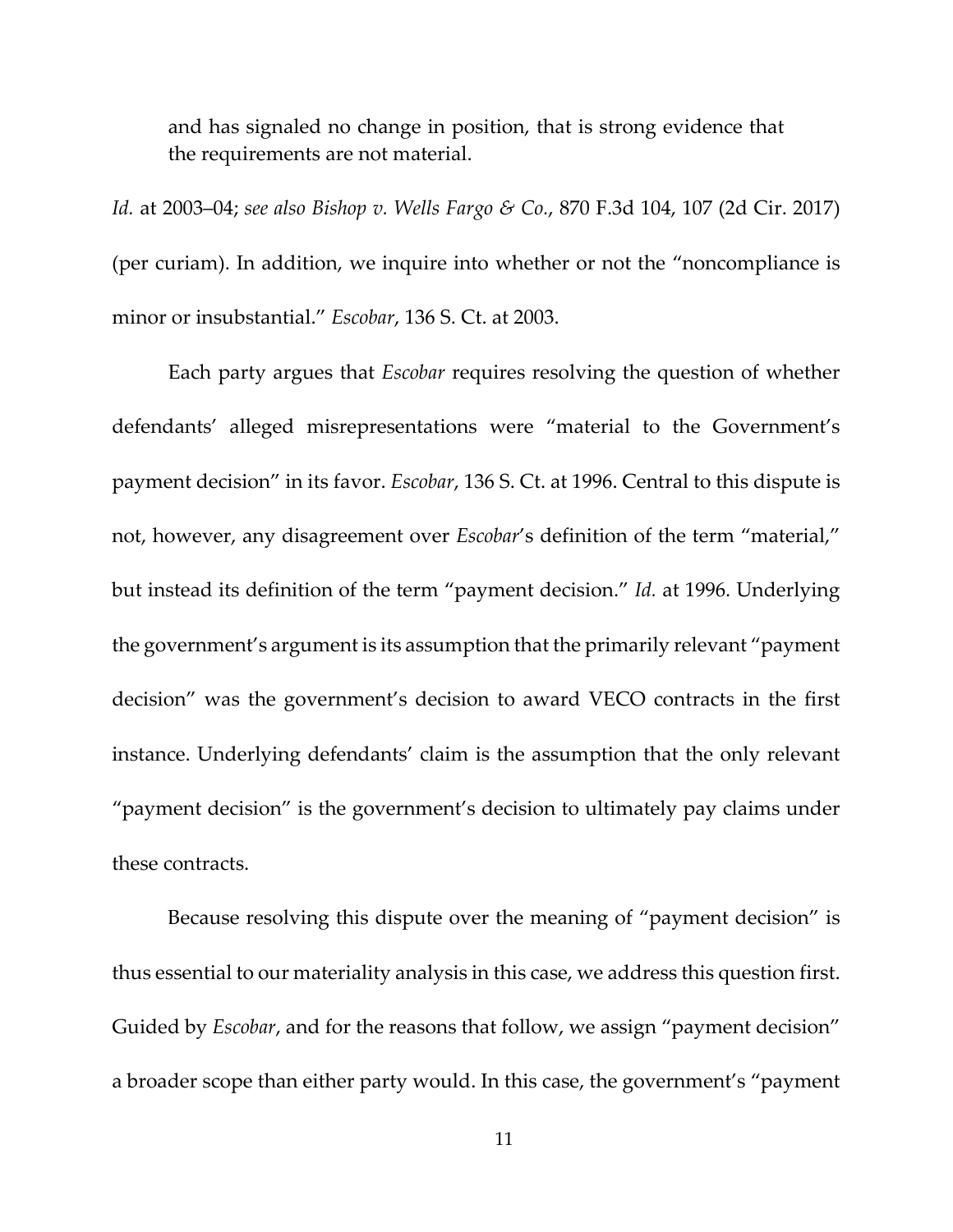decision" comprised both the decision to award contracts in the first instance and the decision to ultimately pay claims under these contracts.

The government's argument that materiality must be assessed primarily with regard to the government's decision to award contracts to VECO is premised on the fact that its legal theory is one of "fraudulent inducement." Under this fraudulent inducement theory, FCA liability attaches not because a defendant has submitted any claim for payment that is "literally false," but instead because "the contract under which payment [is] made is procured by fraud." *United States ex rel. Longhi v. United States*, 575 F.3d 458, 467–68 (5th Cir. 2009); *United States ex rel. Marcus v. Hess*, 317 U.S. 537, 543–45 (1943) (finding that contractors who secured contracts through collusive bidding were liable for claims arising under those contracts under the FCA), *abrogated in part by statute on other grounds*[.6](#page-11-0) The theory

<span id="page-11-0"></span><sup>6</sup> *See also, e.g.*, *United States ex rel. Bettis v. Odebrecht Contractors of Cal., Inc.*, 393 F.3d 1321, 1326 (D.C. Cir. 2005); *Harrison v. Westinghouse Savannah River Co.*, 176 F.3d 776, 787–88 (4th Cir. 1999). We implicitly approved the fraudulent inducement theory in *United States ex rel. Feldman v. van Gorp*, 697 F.3d 78, 91 (2d Cir. 2012) ("If the government made payment based on a false statement, then that is enough for liability in an FCA case, regardless of whether that false statement comes at the beginning of a contractual relationship or later."). We did so even before *Feldman*, in *United States ex rel. Kirk v. Schindler Elevator Corp.*, 601 F.3d 94, 114–15 (2d Cir. 2010), *rev'd on other grounds*, 563 U.S. 401 (2011), when we held that the relator had stated an FCA claim by alleging that the defendant submitted false certifications with bids and thereby won a government contract.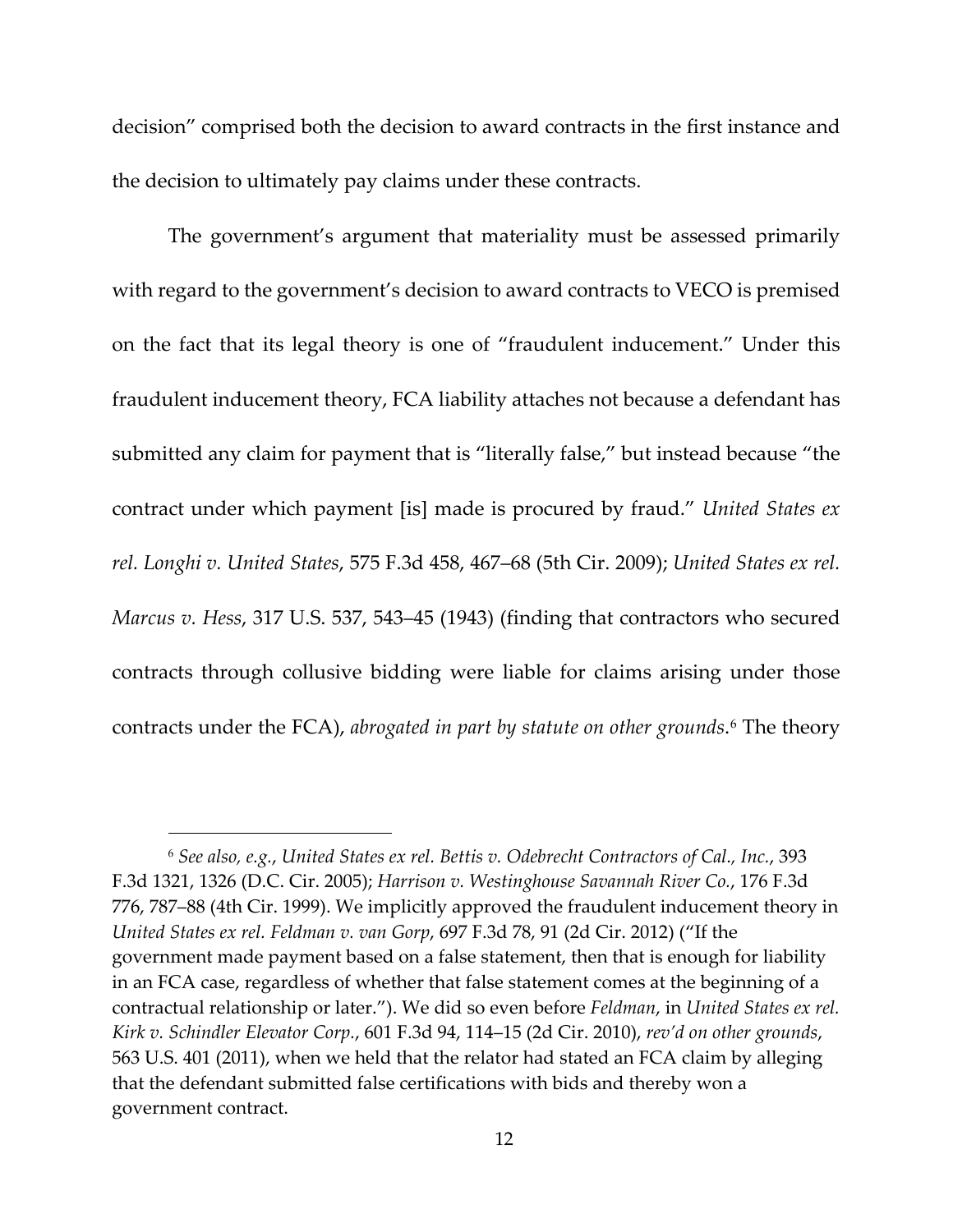is based on the notion that "fraud d[oes] not spend itself with the execution of the contract," but instead "taint[s]" every claim subsequently brought under the contract, rendering these claims actionably false. *Hess*, 317 U.S. at 543; *see also Longhi*, 575 F.3d at 468. The government argues that because the falsity of the claims in a fraudulent inducement case is imported from the falsity of statements made to obtain the contract in the first instance, "the appropriate focus . . . is on the likely effect of the defendant's fraud on the government's actions *at the time it awarded the contract*, not when the government subsequently paid claims." Appellant's Br. 21. In other words, on the government's view, the primarily relevant "payment decision" is the decision to award the contract, not the decision to ultimately pay a claim under the contract.

*Escobar*, however, precludes understanding the relevant "payment decision" in this case as so narrowly focused on the government's decision to award contracts. In rejecting the view that a contractual, statutory, or regulatory provision is material only where it is "expressly designated a condition of payment," 136 S. Ct. at 2001, and similarly rejecting the view that a provision is necessarily material where "the Government would be entitled to refuse payment were it aware of the violation," *id.* at 2004, *Escobar* eschews a materiality analysis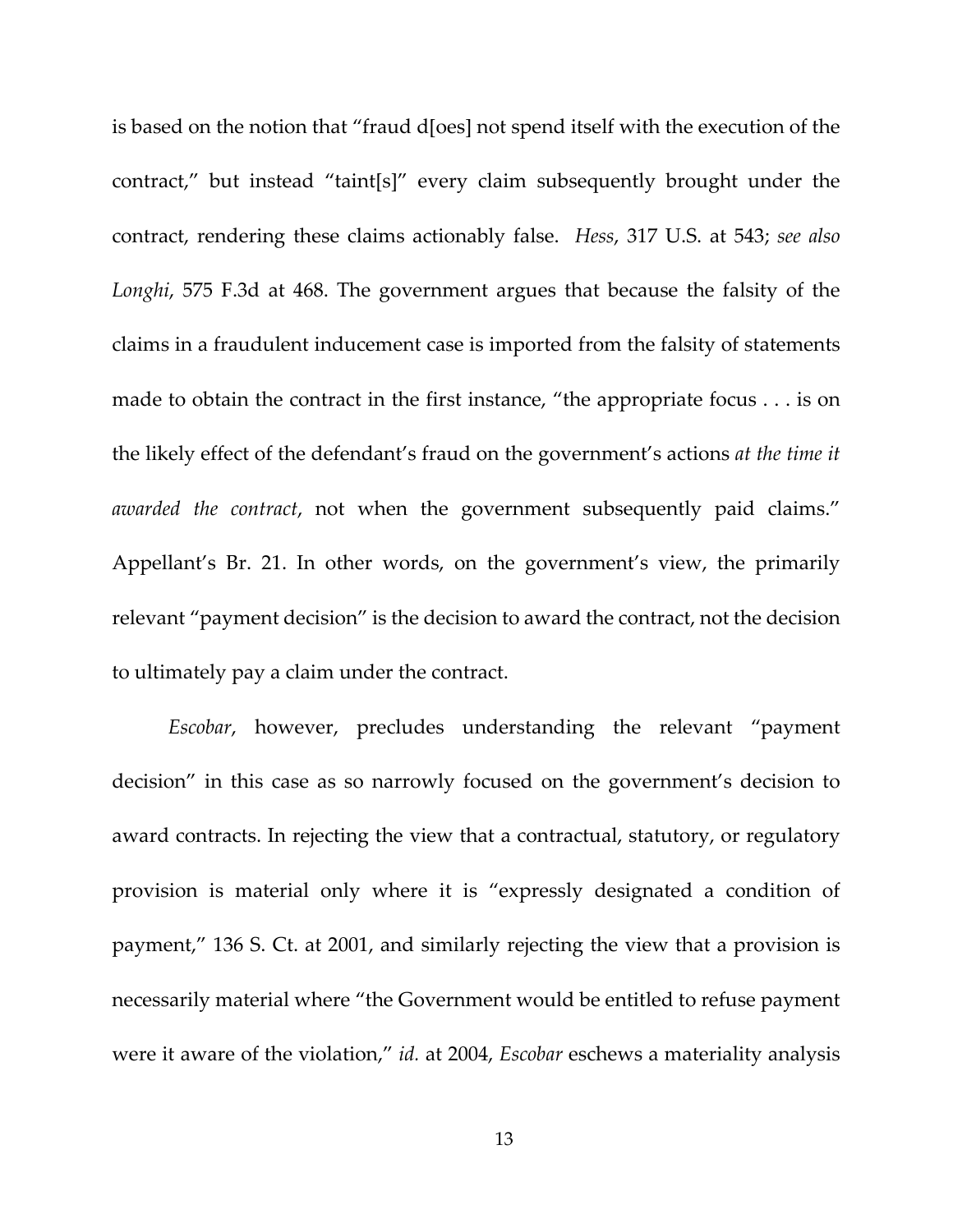that prioritizes the government's claims about how it would treat a requirement over how the government actually treats a requirement upon discovering a violation. Specifically, *Escobar* identifies as the primary example of such actual treatment the government's reaction to noncompliance when a claim for ultimate payment is made—whether it be "refus[al] to pay claims in the mine run of cases," "pay[ment of] a particular claim" despite the government's actual knowledge that conditions of payment have been violated, or "regular[] pay[ment of] a particular type of claim" despite the government's knowledge of program violations. *Id.* at 2003. Accordingly, the government's conduct after claims arise under a contract, not merely at the time of contract award, is highly relevant to *Escobar*'s materiality analysis. The government's position is thus unpersuasive.

The defendants' suggestion that the relevant "payment decision" excludes the government's initial decision to award a contract, however, is no better. As noted above, this approach makes little sense in a fraudulent inducement case, where a defendant's alleged misrepresentations at the time the government awarded the contract are what render any subsequent claim under that contract fraudulent at all. This theory of fraud recognizes that the government's decision to enter a contract in some sense undergirds any decision to ultimately pay claims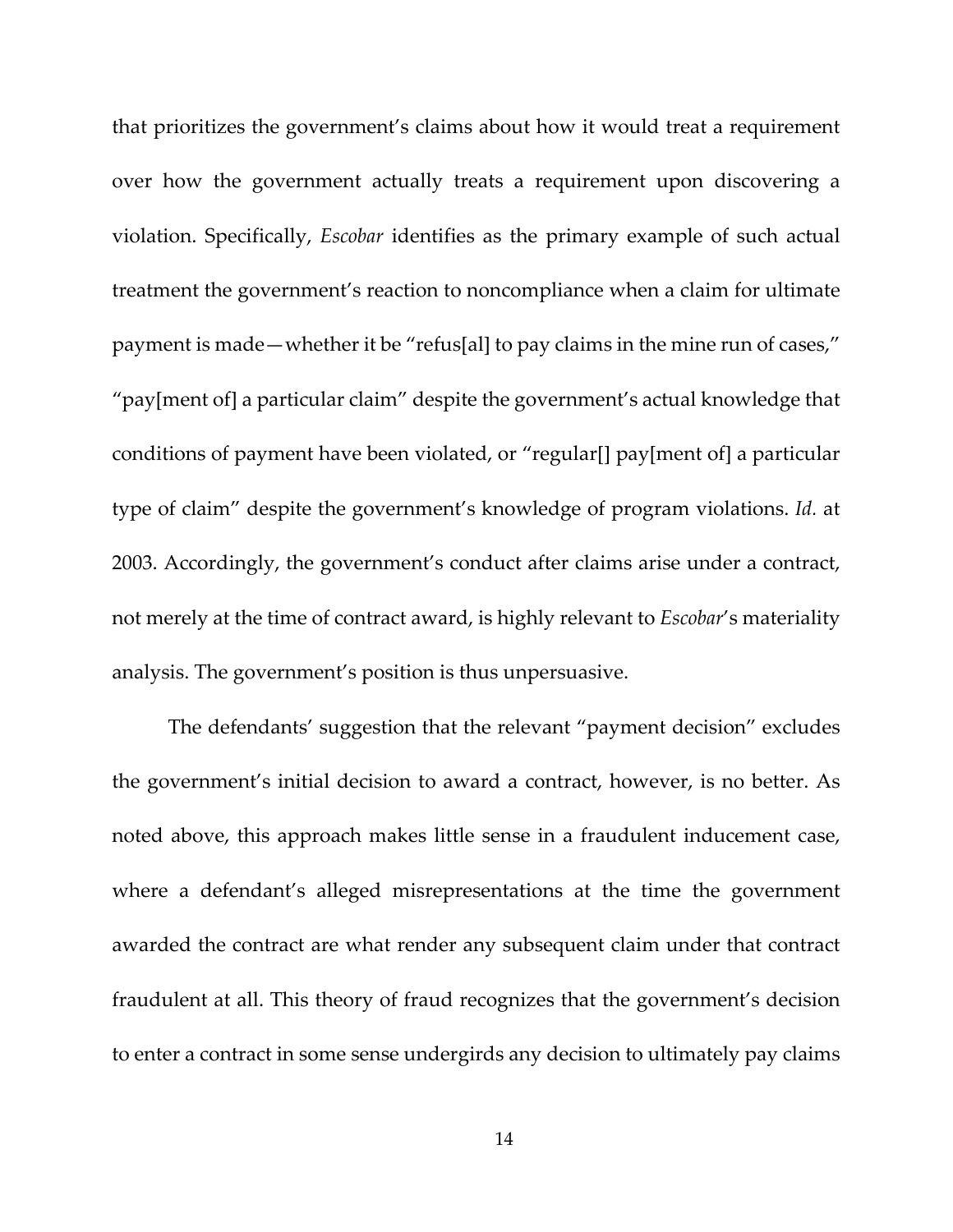arising under the contract. *See Hess*, 317 U.S. at 543 (finding contractors' misrepresentation that they satisfied a non-collusive bidding requirement material because "[t]he government's money would never have been placed in the joint fund for payment to respondents had its agents known the bids were collusive"). As a result, other circuits addressing FCA fraudulent inducement claims have assessed materiality at least partly with regard to the government's decision to enter a relationship with a defendant in the first instance. *See, e.g.*, *United States v. Luce*, 873 F.3d 999, 1008-09 (7th Cir. 2017) (considering as part of its materiality analysis that a defendant's misrepresentation concerned a "threshold eligibility requirement that, by extension, was tied to *every*" claim); *United States ex rel. Miller v. Weston Educ., Inc.*, 840 F.3d 494, 504 (8th Cir. 2016) (focusing materiality analysis on whether a misrepresentation "influenced the government's decision to enter into its relationship with" the defendant).

More importantly, *Escobar* itself supports understanding the government's "payment decision" to include the government's initial decision to enter a contract in fraudulent inducement cases. *Escobar* rejected the notion that FCA liability is limited to instances in which a defendant violates an express condition of payment in part because such a rule would "undercut[]" the FCA by imposing no liability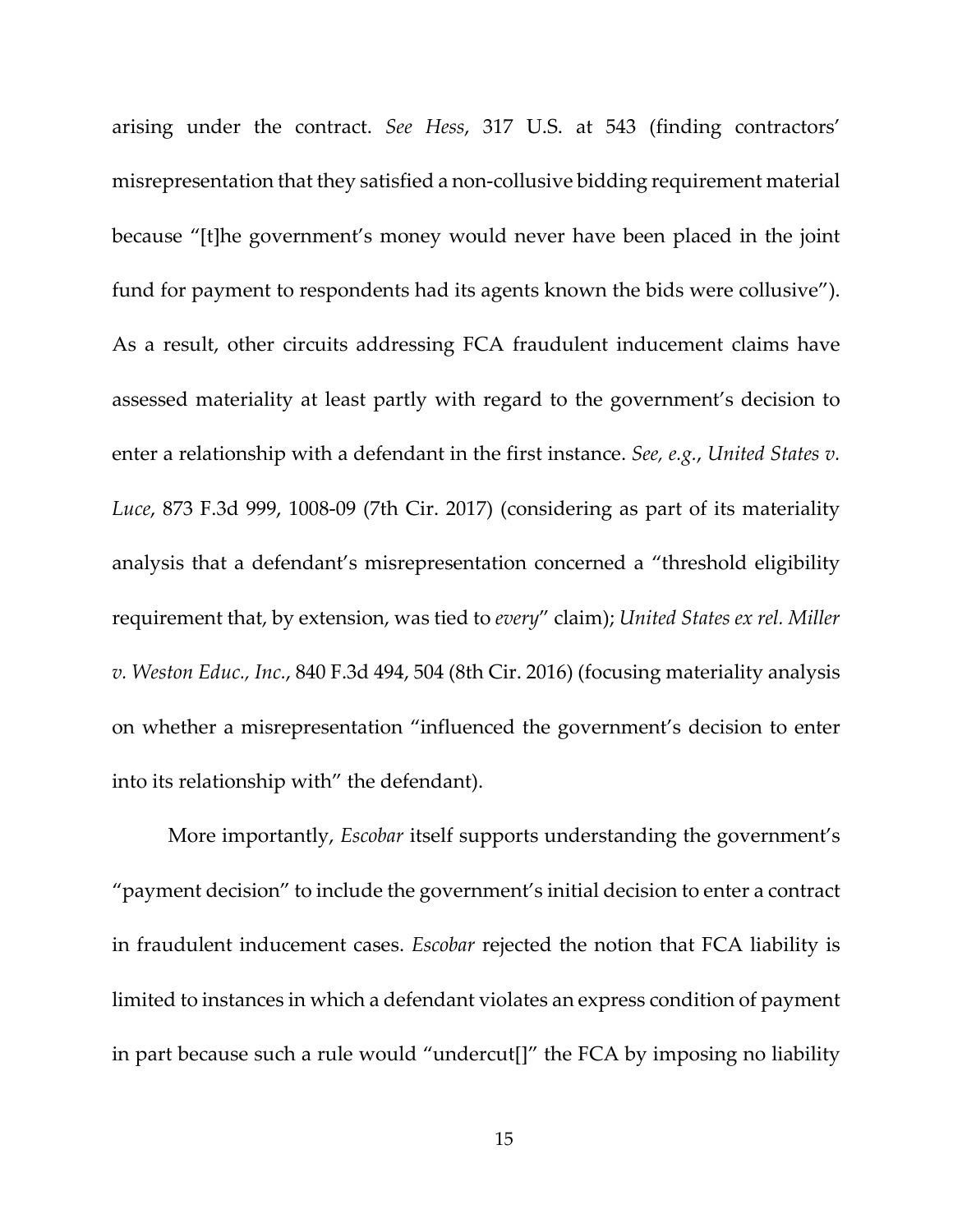for "misrepresenting compliance with a condition of eligibility to even participate in a federal program when submitting a claim." 136 S. Ct. at 2002. This language strongly suggests that FCA liability attaches where a defendant's misrepresentations impact government decisions about eligibility, and by extension, that FCA materiality analysis can encompass a misrepresentation's impact on the government's decision to do business with a defendant in the first instance. This conclusion in no way contradicts *Escobar*'s focus at other points on the government's ultimate payment decision; *Escobar* taught that "materiality cannot rest on a single fact or occurrence as always determinative" such that consideration of both points of decision is entirely appropriate. *Id.* at 2001; *see also id.* at 2003 (explaining that "proof of materiality can include, but is not necessarily limited to," the factors explicitly listed in *Escobar*). Accordingly, we reject the defendants' suggestion that the "payment decision" relevant to our materiality analysis does not include the government's decision to award VECO contracts in the first instance.

In sum, we find that, at least in fraudulent inducement cases, the government's "payment decision" under *Escobar* encompasses both its decision to award a contract and its ultimate decision to pay under that contract. We thus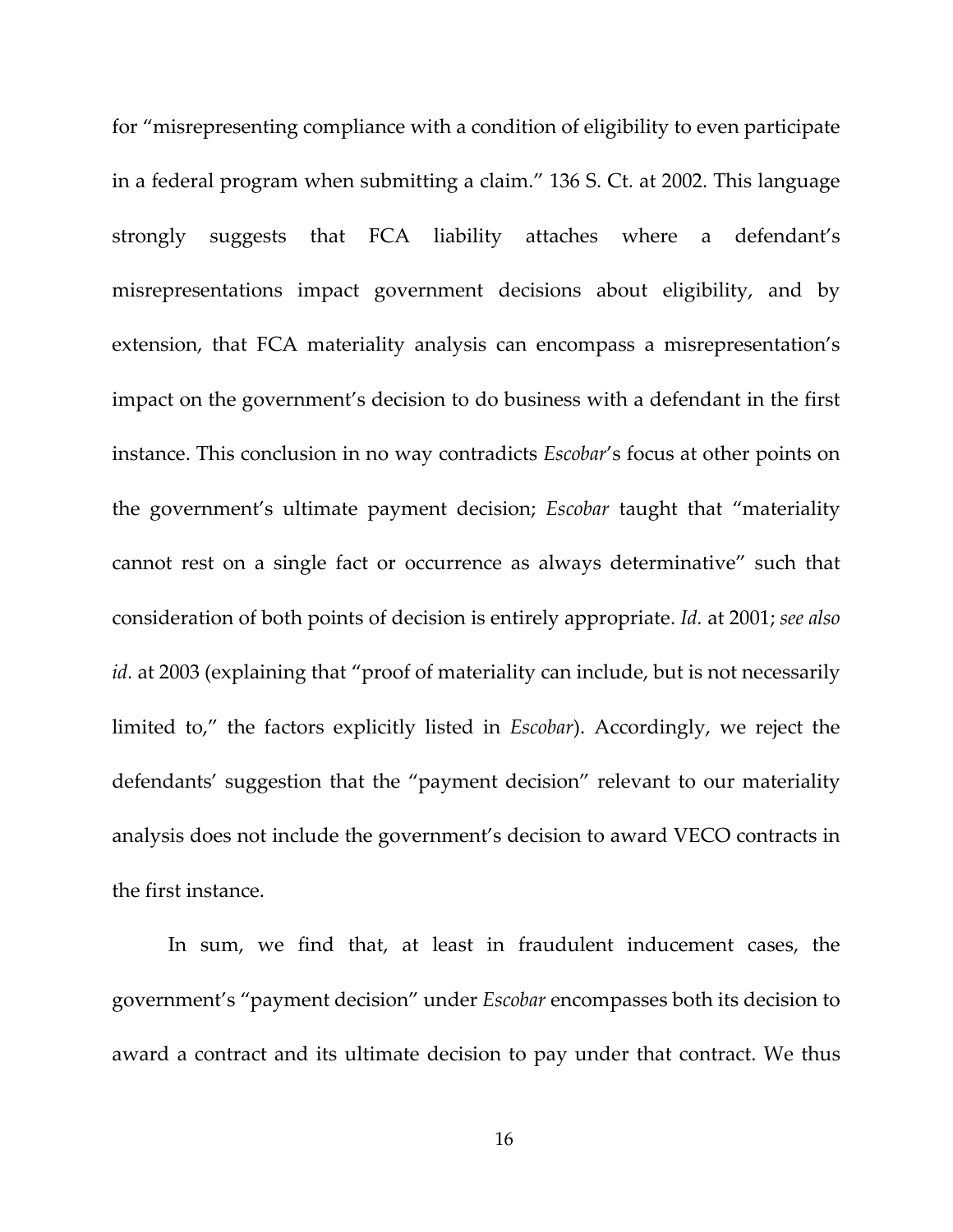assess whether the complaint sufficiently pleads materiality under the *Escobar* factors with a view to both aspects of the government's decision.

# 1. Whether the Requirement Was an Express Condition of **Payment**

The first factor that *Escobar* identifies as relevant to materiality is whether the government "expressly identif[ied] a provision as a condition of payment." *Id.* at 2003. The district court concluded that this factor weighed against a finding of materiality here because the government "d[id] not allege that it expressly conditioned payment to VECO on VECO's compliance with SDVOSB contracting requirements." Joint App'x 69**.** While the district court was correct—as the government concedes—that SDVOSB compliance was not an express condition of ultimate payment under any government contract with the defendants, the district court erred by concluding that this fact was dispositive with regard to this first factor.

Because, as explained above, materiality must also be assessed with regard to the government's decision to award contracts to VECO in the first instance, the analysis of the first *Escobar* factor must also include the complaint's allegations that the government expressly named SDVOSB compliance as a condition of any contract award. Indeed, *Escobar* faults a theory of materiality that places too much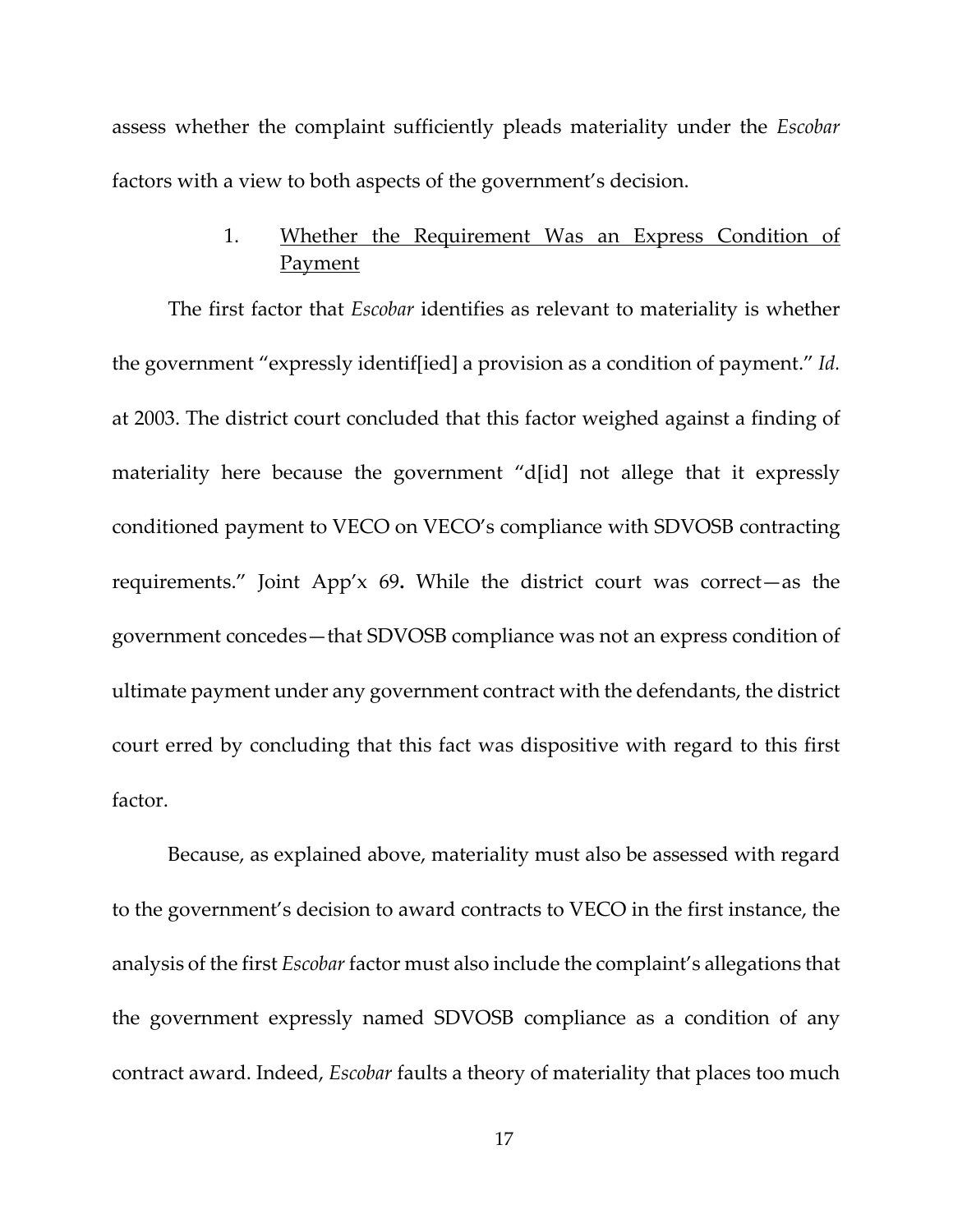emphasis on whether a provision is an express condition of ultimate payment in part because such emphasis would preclude a finding of materiality in cases where a defendant "misrepresent[ed] compliance with a condition of eligibility to even participate in a federal program." 136 S. Ct. at 2002. In other words, where a misrepresentation relates to a condition of eligibility, examining only the express conditions of ultimate payment will obscure the true materiality of a requirement. Because the government alleges that it expressly designated SDVOSB compliance a condition of contract eligibility, we thus find that this factor weighs in favor of a finding of materiality.

#### 2. The Government's Response to Similar Misrepresentations

The next factor concerns the government's response to noncompliance with the relevant contractual, statutory, or regulatory provision. *Escobar* directs examination of the government's reaction to noncompliance both "in the mine run of cases," as well as in the "particular" case at issue. *Id.* at 2003. We turn first to the adequacy of the complaint's allegations regarding the government's response to noncompliance after it has already awarded a contract ("post-award" conduct), and then turn to examine the government's response to noncompliance before it has awarded a contract ("pre-award" conduct).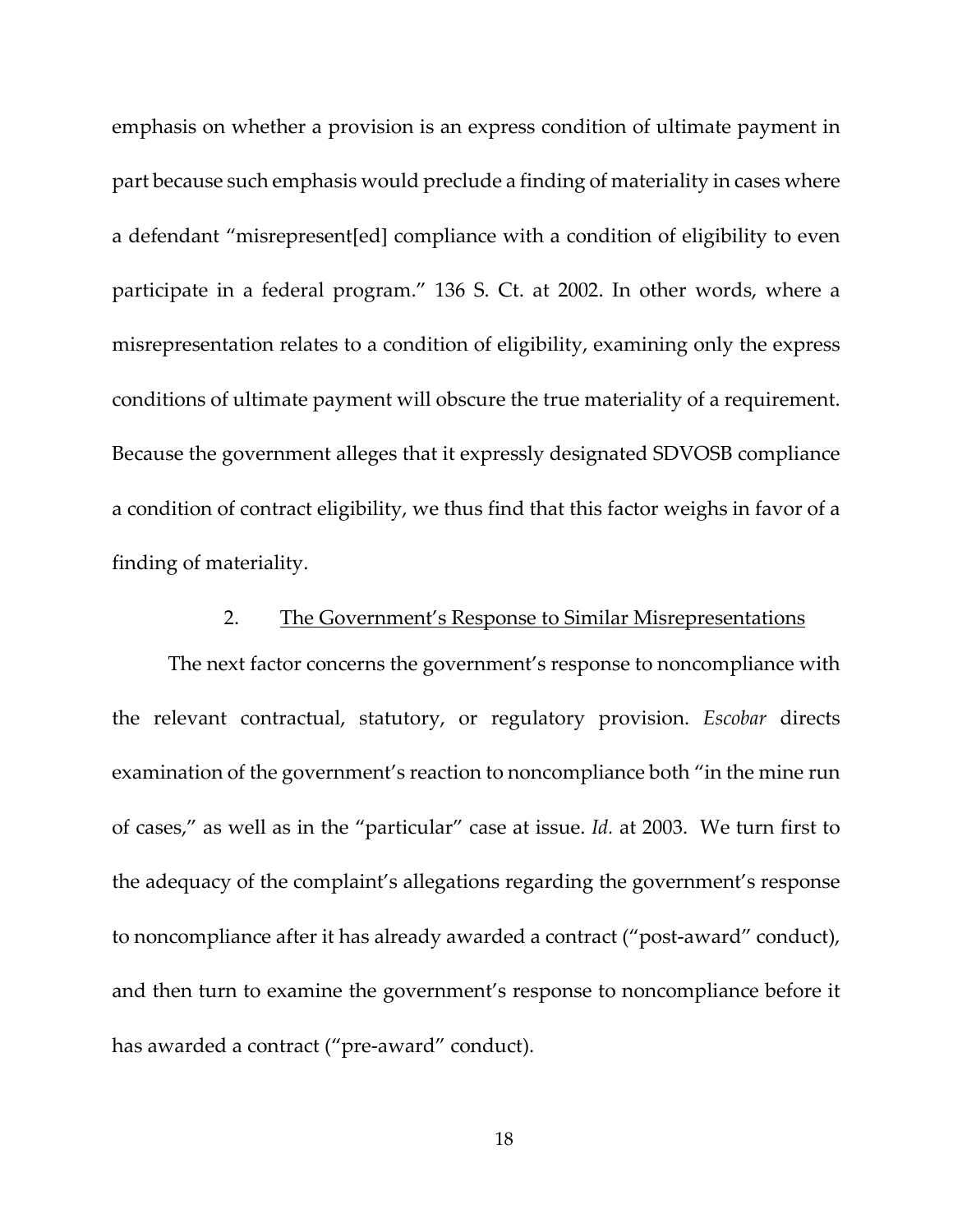While we agree with the district court's ultimate conclusion that the complaint's allegations about the government's post-award conduct do not strongly support a finding of materiality, our reasoning differs from that of the district court. The complaint's primary allegation about the government's generalized post-award conduct consists of its claim, based on a number of Office of Inspector General reports, that "the Government has regularly prosecuted . . . parties that fraudulently obtain SDVOSB set-aside contracts." Joint App'x 46 ¶ 150. The district court discounted these allegations because defendants "cite evidence"—specifically, a 2009 Government Accountability Office ("GAO") report—suggesting that enforcement is sporadic, and because the examples of enforcement the government identified were "not all . . . FCA cases." *Id.* at 69. Neither reason is persuasive.

First, the district court's reliance on the GAO report to reach its conclusion was inappropriate. In considering a motion to dismiss for failure to state a claim, "the district court is normally required to look only to the allegations on the face of the complaint." *Roth v. Jennings*, 489 F.3d 499, 509 (2d Cir. 2007). While the court may consider documents that "are attached to the complaint," "incorporated in it by reference," "integral" to the complaint, or the proper subject of judicial notice,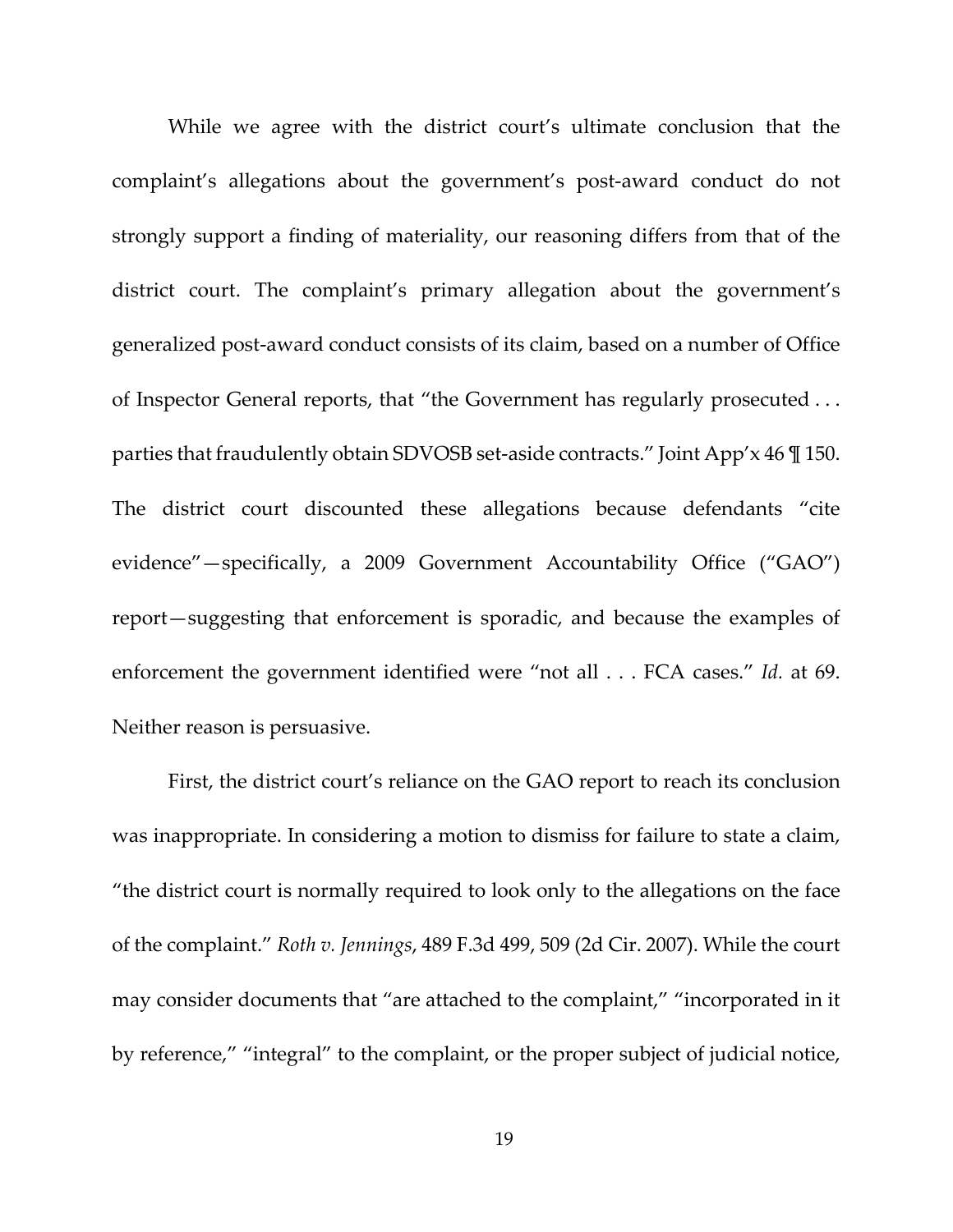*id.*, none of these exceptions justifies the district court's reliance on the GAO report here. First, the GAO report was neither attached to the complaint nor incorporated by reference. Second, the GAO report was not "integral" to the complaint. As defendants acknowledge, a document is "integral" when the complaint "relies heavily upon [the document's] terms and effect." *DiFolco v. MSNBC Cable L.L.C.*, 622 F.3d 104, 111 (2d Cir. 2010). Here, the complaint does not rely on the GAO report at all, so it is not "integral." Third, while the district court could have taken judicial notice of the GAO report, it should only have "do[ne] so in order to determine *what* statements [it] contained . . . *not for the truth of the matters asserted*" therein. *Roth*, 489 F.3d at 509. The district court's consideration of the GAO Report as evidence of the government's spotty post-award enforcement record was thus inappropriate in ruling on the motion to dismiss.

The district court's second justification for discounting the government's allegations that it "has regularly prosecuted, both criminally and civilly, parties that fraudulently obtain SDVOSB set-aside contracts," Joint App'x 46 ¶ 150, is unpersuasive for a different reason. The district court suggested that this allegation was not probative of materiality because "not all of" the cases the government cited in support of it "appear to be FCA cases." *Id.* at 69**.** The district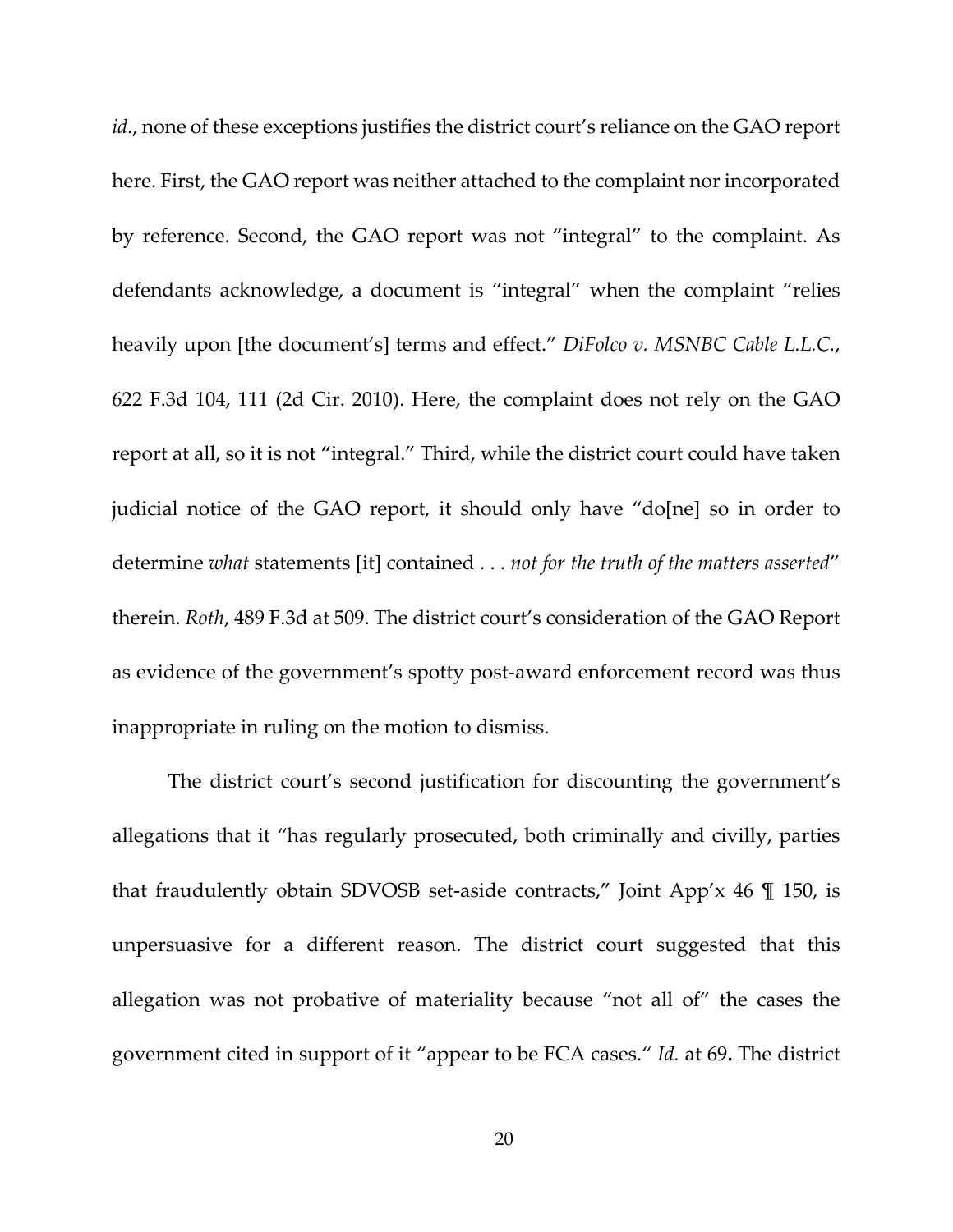court, however, provided no basis for the proposition that post hoc enforcement efforts, to the extent they are probative of materiality at all, must be from the FCA context. More importantly, the district court's focus on what kinds of post hoc enforcement actions are relevant to materiality obscures the more fundamental question of whether post hoc enforcement actions are relevant to FCA materiality analysis at all. This question was not directly addressed by *Escobar*, which focused on whether the government "consistently refuses to pay claims," not whether the government later pursues damages or criminal prosecution. 136 S. Ct. at 2003.

Nonetheless, *Escobar* indirectly indicates that allegations of post hoc prosecutions or other enforcement actions do not carry the same probative weight as allegations of nonpayment. *Escobar* emphasized that "[t]he materiality standard is demanding," and that the government may not manufacture materiality by alleging it had an option not to pay after the fact. *Id.* Allowing the government to rely on post hoc enforcement efforts to satisfy the materiality requirement would allow the government to engage in just such materiality manufacturing, and at relatively low cost. Unlike mid-contract refusals to pay, engaging in post hoc enforcement does not require the government to risk delay of a project. Instead, the government needs risk only the cost of litigation, a risk that is mitigated by an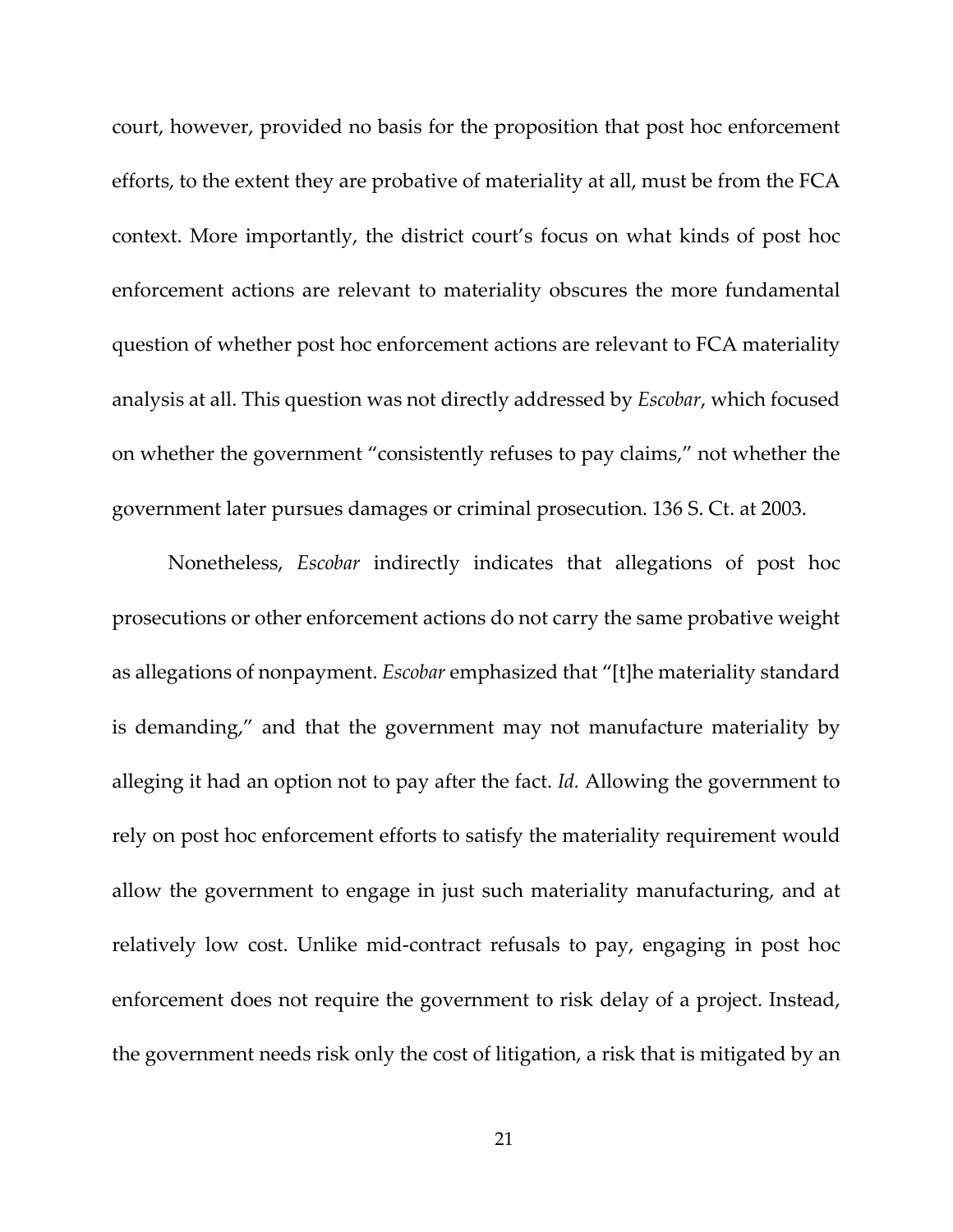opportunity to recoup the cost of a completed project. Thus, while purely post hoc enforcement actions can carry some weight in a materiality analysis, they are less probative than allegations that the government actually refuses to make payments once it determines that the SDVOSB condition has been violated. The government's allegations that it prosecutes those who fraudulently obtain SDVOSB set-aside contracts thus are at best only neutral with regard to a finding of materiality, particularly in light of the complaint's failure to allege even a single instance in which the government actually refused to pay a claim or terminated an existing contract based on a false SDVOSB representation.

The complaint's allegations about the post-award actions the government took in response to the defendants' particular instances of alleged noncompliance are no more indicative of materiality. Significantly, the complaint makes no allegation that the government refused to pay VECO, suspended its contracts, or debarred it from bidding on future contracts. Instead, the complaint alleges that the contracting officers *might* have taken steps to cease payments, terminate the contracts, or both had they learned that VECO was not a bona fide SDVOSB. Some of these allegations amount to no more than the suggestion "that the Government would have the option to decline to pay if it knew of the defendant's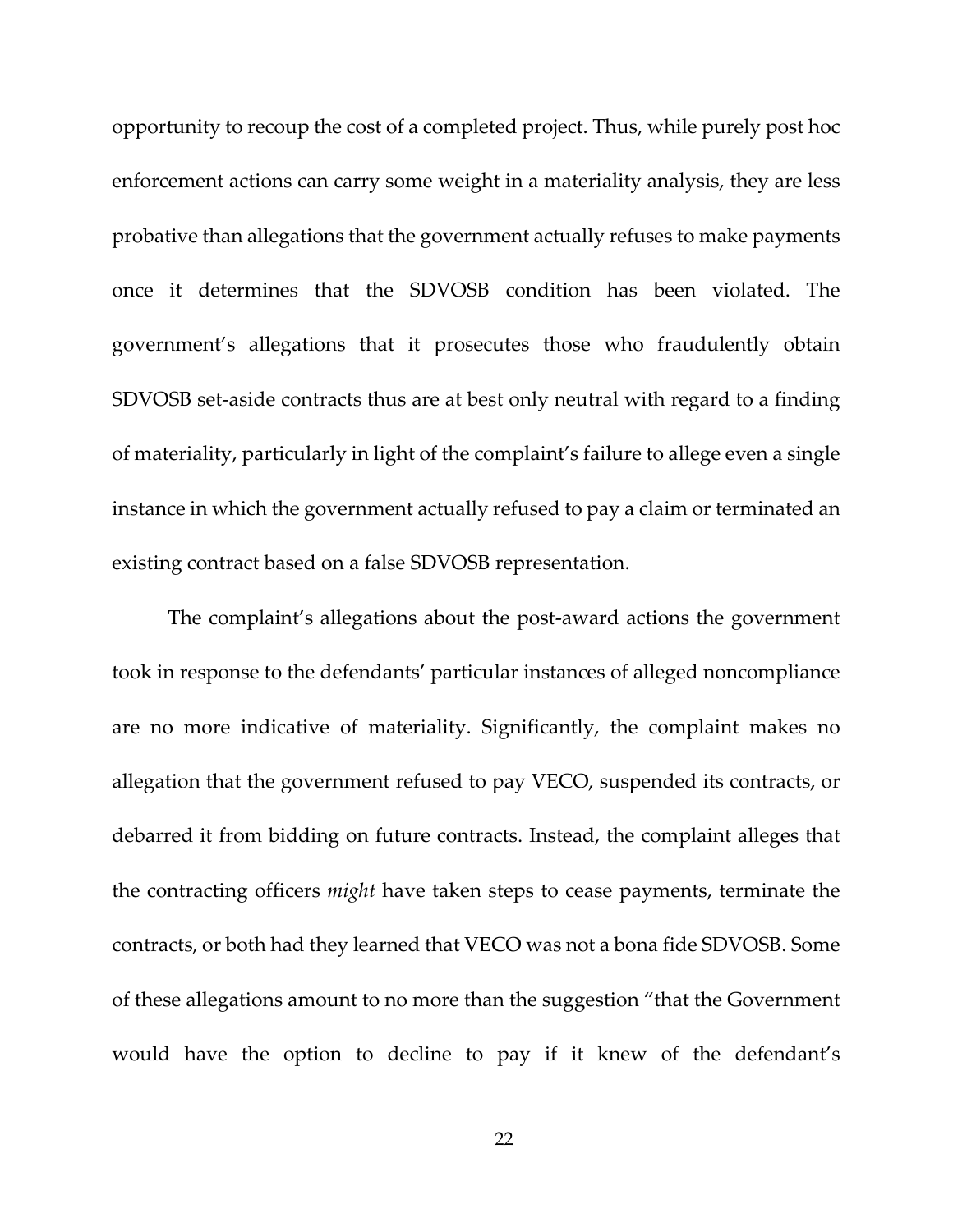noncompliance," and are thus not "sufficient for a finding of materiality." *Escobar*, 136 S. Ct. at 2003. While other allegations are less conditional and allege what the government "would have" done had it learned of the noncompliance, such inherently self-serving and unverifiable claims alone cannot be sufficient to demonstrate materiality. Thus, the complaint's allegations about the government's post-award behavior provide only weak support for a finding of materiality.

The government's allegations about its pre-award response to noncompliance, however, add some support to its allegations of materiality. Although the government does not specifically allege that it does not award contracts to entities it knows not to be SDVOSBs, the complaint as a whole supports such an inference. *See Wells Fargo & Co.*, 943 F.3d at 594 (noting that we must "draw[] all reasonable inferences in the plaintiff's favor"). The complaint outlines the numerous steps the government takes to ensure an applicant is an SDVOSB before awarding a contract and it identifies multiple contracting officers or specialists who allegedly would not have awarded contracts to VECO had they been aware it was not an SDVOSB. Taken together, these allegations lead to a reasonable inference that, in general, the government does not award contracts to companies that it knows not to have complied with SDVOSB requirements. This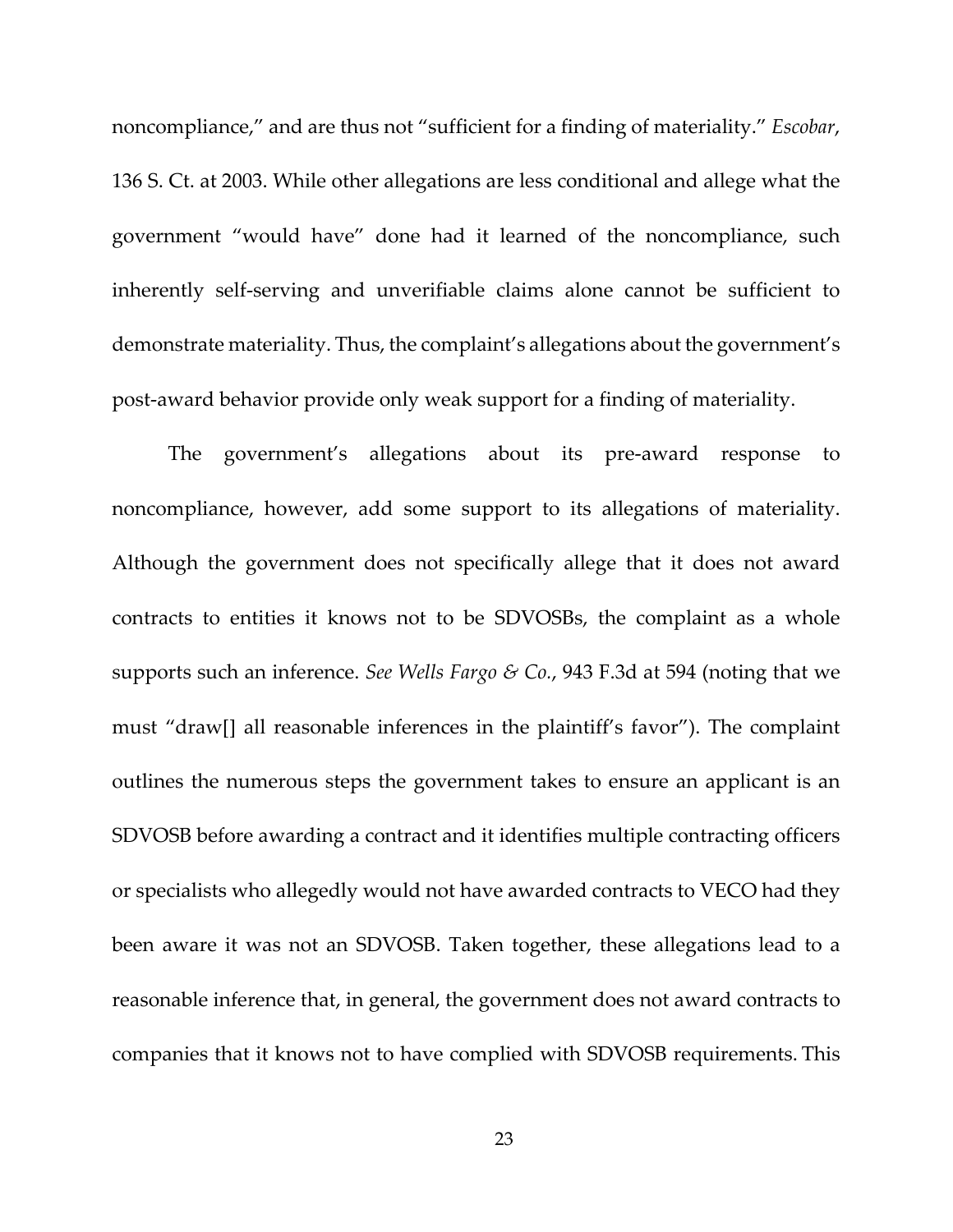suggests that defendants' misrepresentations were material to the government's decision to enter the contract in the first instance.

Given the government's allegations that it was not aware of VECO's noncompliance, analyzing the government's response to known noncompliance in this particular case is not particularly enlightening. Strock nonetheless contends that this analysis weighs against materiality because there is evidence that the government awarded VECO contracts despite actual knowledge that VECO was not in compliance with program requirements. The only record citation Strock offers in support of this contention, however, is a claim made upon information and belief in an attorney affidavit that the defendants filed in support of the motion to dismiss. We once again decline Strock's invitation to consider a document that is not attached to, incorporated by, or integral to the complaint, and find that this factor has no bearing on the materiality analysis at the motion to dismiss stage of the proceedings.

In sum, the government's alleged post-award conduct in response to noncompliance provides at most weak support for materiality with regard to the government's decision to ultimately pay under the relevant contracts. The government's pre-award conduct, however, better supports materiality with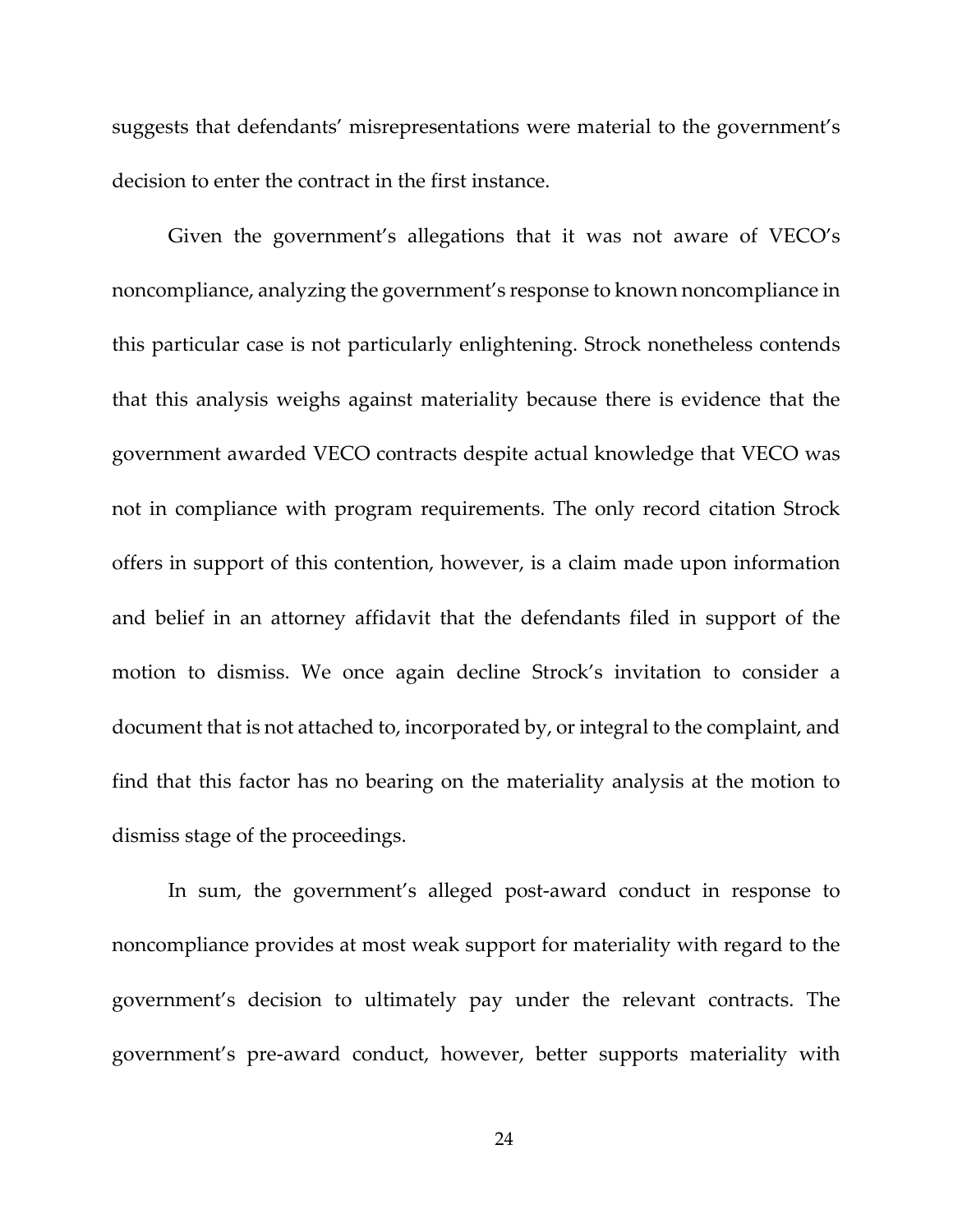regard to the government's decision to award the relevant contracts. Given both decisions are part of the government's "payment decision," these considerations taken together indicate that this factor supports materiality, if weakly.

#### 3. Whether Noncompliance Was Minor or Insubstantial

Finally, we examine whether the defendants' alleged noncompliance was substantial. *Escobar*, 136 S. Ct. at 2003. The district court held that this factor weighed against materiality because the complaint failed to allege that noncompliance with the SDVOSB condition was substantial as to the government's "payment decision," even though it might have been substantial with respect to the government's decision to award the contract. As previously established, however, this reasoning relies on an unduly narrow understanding of the scope of the relevant "payment decision." The complaint plausibly alleges that defendants' SDVOSB-status violation was substantial, whether viewed in light of the government's decision to award the relevant contracts or ultimately pay out under those contracts.

The government alleges that performance by an SDVOSB is at the very heart of the SDVOSB statutory and regulatory regime: "increas[ing] contracting opportunities for small business concerns owned and controlled by . . . veterans with service connected disabilities." Joint App'x 17 ¶ 17 (quoting 38 U.S.C. §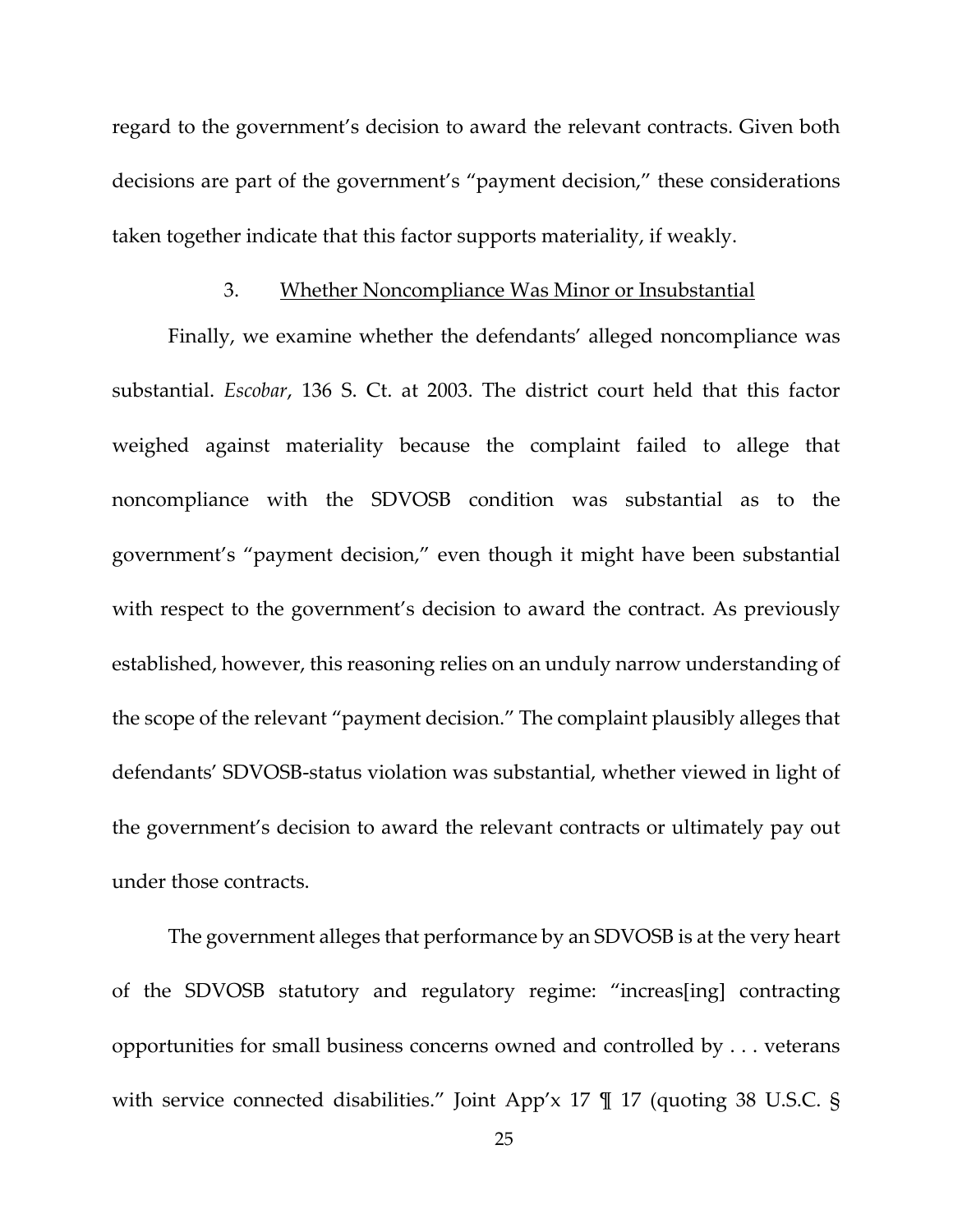8127(a)(1)). Further it alleges that defendants, by misrepresenting their SDVOSB status, "undercut th[is] express congressional purpose" "[b]y diverting contracts and benefits . . . intended for service-disabled veterans towards an ineligible company." *Id.* at 13 ¶ 3. These allegations, accepted as true, indicate that VECO's noncompliance was substantial from the very inception of its contracts with the government through their completion.

The defendants' attempt to minimize their alleged noncompliance by recasting the relevant contracts as aimed at the construction of government buildings alone is unpersuasive. First, the defendants' characterizations cannot, at the motion to dismiss stage, displace the government's well-pleaded allegations about the contracts' purpose or the allegations that the defendants' noncompliance deprived the government of "the intended benefits of a SDVOSB receiving and performing federal contracts." *Id.* Second, the complaint's characterizations of the contracts' purpose are eminently plausible in light of Congress's own statements about the purpose of the SDVOSB statutory and regulatory regime. *See* 38 U.S.C. § 8127(a)(1). The substantiality factor thus weighs strongly in favor of materiality.

In sum, we find that two factors—the express nature of the eligibility condition and the substantiality of the defendants' alleged noncompliance—weigh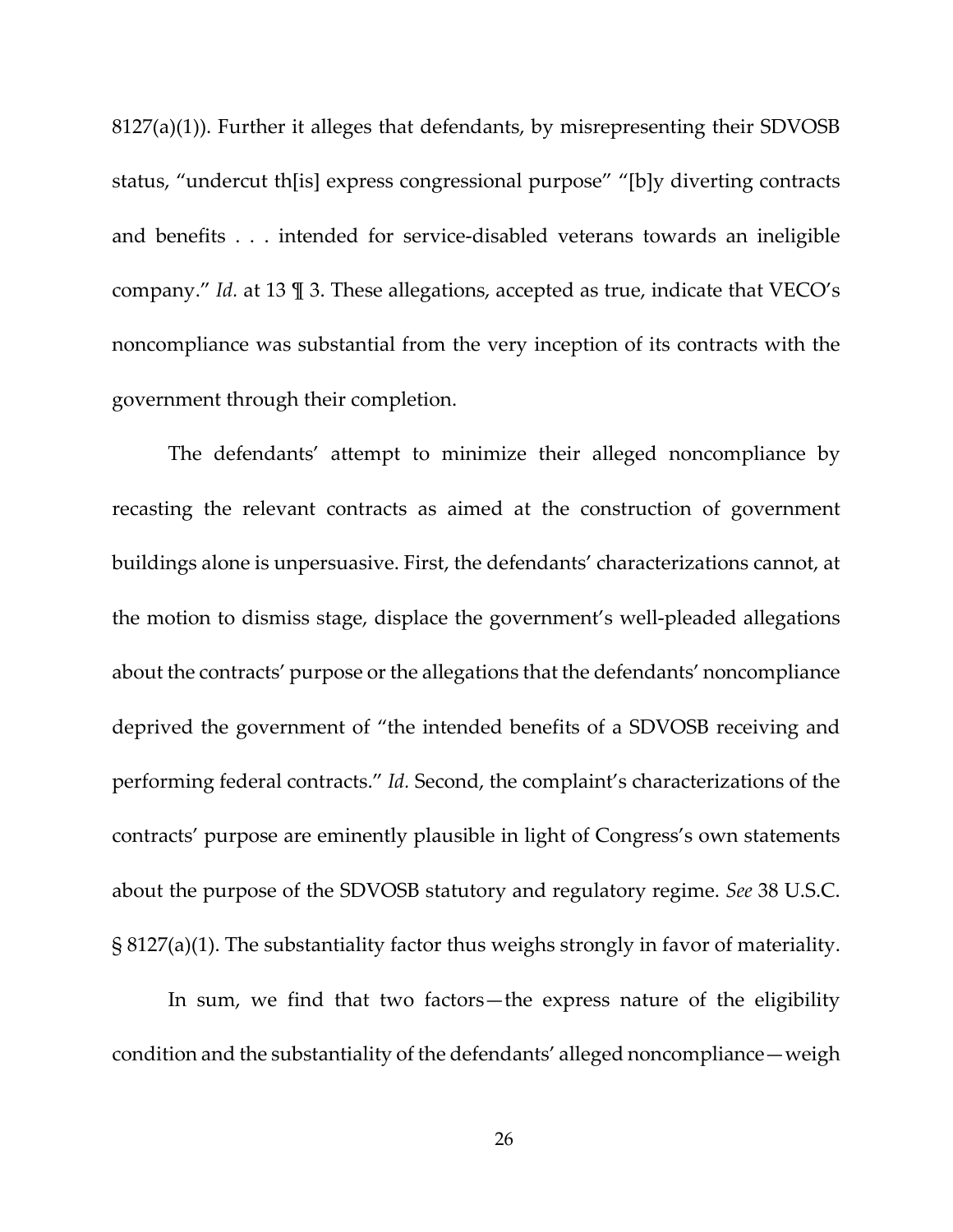firmly in favor of materiality, while the third—the government's response to noncompliance in this and other cases—only weakly supports materiality. This is enough to find that the government has plausibly alleged materiality.

#### **C. Knowledge**

To find FCA liability, it is not enough for the defendants to have presented a materially false claim; they must have done so "knowingly," *see* 31 U.S.C. § 3729(a)(1)(A)–(B), meaning with "actual knowledge of the information, "in deliberate ignorance of the truth or falsity of the information," or "in reckless disregard of the truth or falsity of the information" *Id.* § 3729(b)(1)(A). In other words, the government must allege that the defendants "knowingly violated a requirement that the defendant[s] know[] is material to the Government's payment decision." *Escobar*, 136 S. Ct. at 1996.

Claims under the FCA are subject to the particularity requirement of Federal Rule of Civil Procedure 9(b). *Id.* at 2004 n.6.[7](#page-26-0) "Rule 9(b) permits knowledge to be averred generally," but plaintiffs, including the government, still must "plead the

<span id="page-26-0"></span><sup>7</sup> Strock argues that the complaint's general failure to comply with Rule 9(b) offers an independent ground for dismissal. But none of the purported deficiencies cited by Strock was sufficient to deprive him of the requisite "fair notice" of the government's claim, and they thus do not warrant dismissal. *United States ex rel. Chorches v. Am. Med. Response, Inc.*, 865 F.3d 71, 86 (2d Cir. 2017).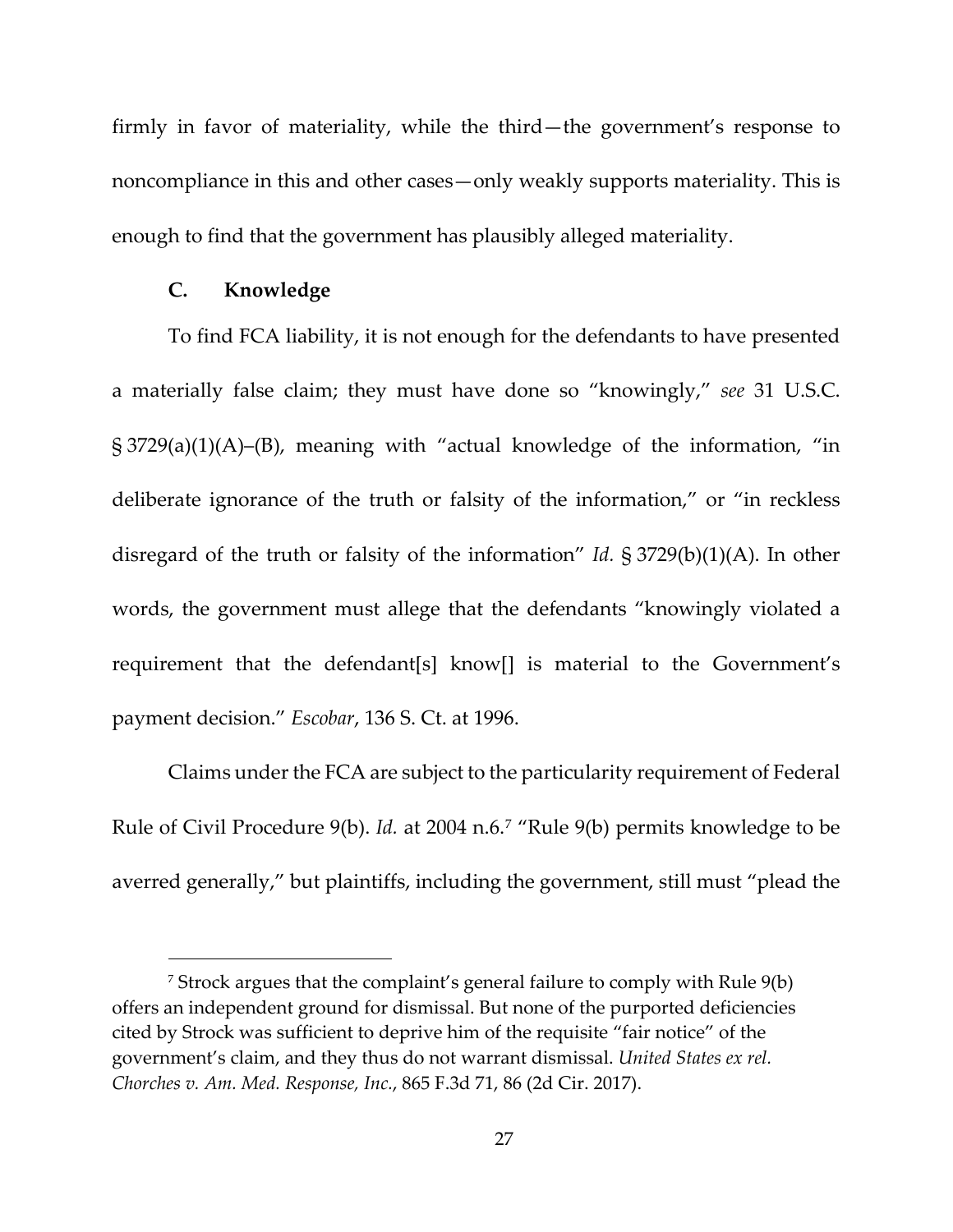factual basis which gives rise to a strong inference of fraudulent intent." *O'Brien v. Nat'l Prop. Analysts Partners*, 936 F.2d 674, 676 (2d Cir. 1991). "The requisite strong inference of fraud may be established either (a) by alleging facts to show that defendants had both motive and opportunity to commit fraud, or (b) by alleging facts that constitute strong circumstantial evidence of conscious misbehavior or recklessness." *Lerner v. Fleet Bank, N.A.*, 459 F.3d 273, 290–91 (2d Cir. 2006). The complaint must plead facts supporting scienter as to each defendant. *In re DDAVP Direct Purchaser Antitrust Litig.*, 585 F.3d 677, 695 (2d Cir. 2009). We address each defendant in turn.

## 1. Lee Strock

The district court acknowledged that the complaint alleges that Strock "decided to establish an SDVOSB to obtain set-aside contracts," "recruited Anderson as the 'figurehead' president," and "direct[ed]" VECO employees to submit false certifications and false claims. Joint App'x 64–65. And the court further acknowledged that facts alleged by the government "could support an inference that Strock knew that VECO did not qualify as an SDVOSB, such as that Strock gave Anderson a 51% share in VECO (the minimum required for veteran ownership), set up email addresses in Anderson's name to be managed by other employees, and established VECO for his and Strock Contracting's profit." *Id.* at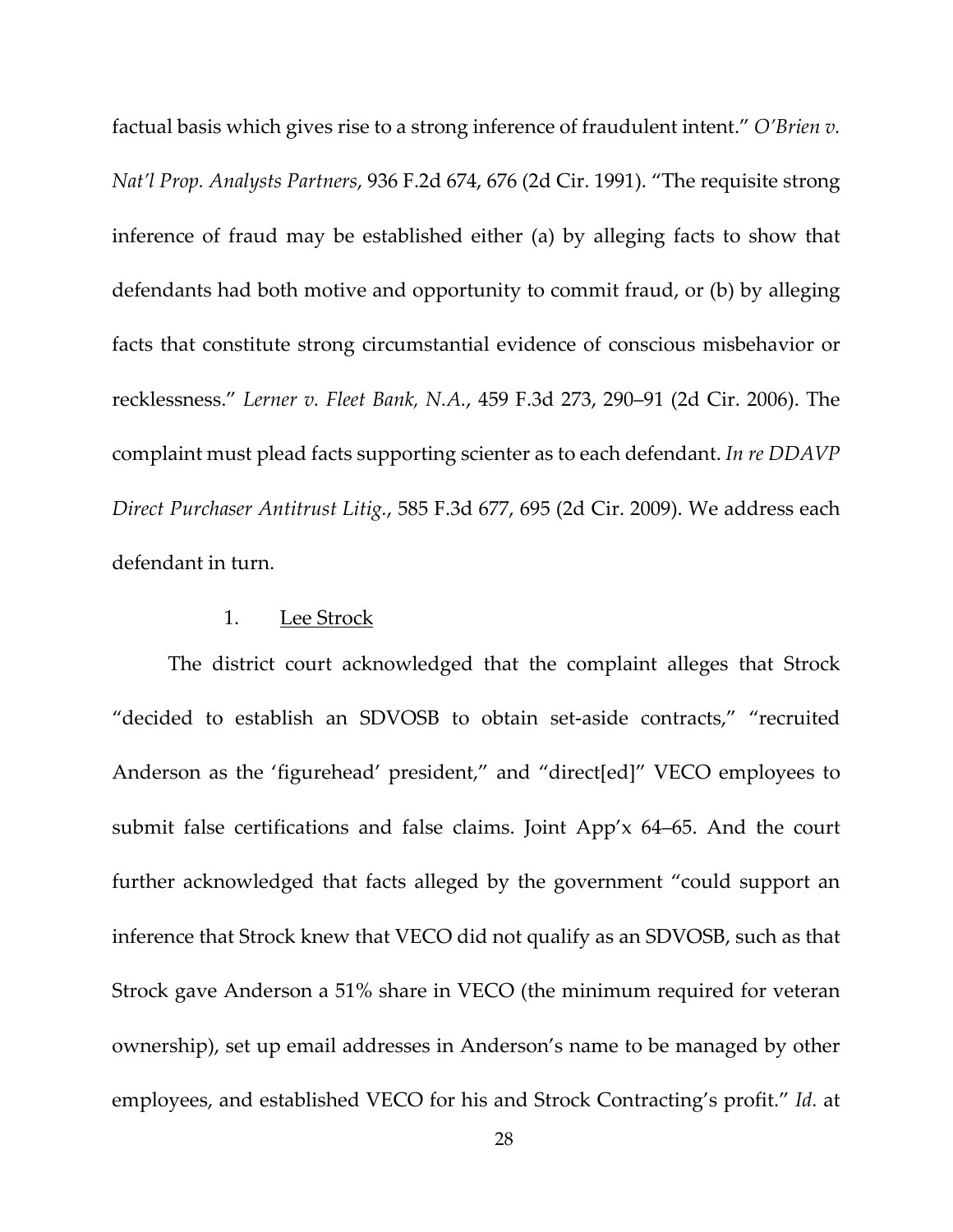65. But the court concluded that the complaint nevertheless failed to adequately allege that Strock knew that VECO's SDVOSB status was material to the government.

We respectfully disagree. At a minimum, the complaint adequately alleges that Strock acted in reckless disregard of whether the SDVOSB-status requirement was material. First, the complaint alleges "strong circumstantial evidence of . . . recklessness" as to materiality. *Lerner*, 459 F.3d at 291. The complaint alleges that all the contract solicitations at issue prominently advised that only bids from SDVOSBs would be considered and that firms wishing to bid on such contracts must certify their SDVOSB status. Moreover, the complaint alleges that Strock undertook elaborate steps to make it appear that VECO was in fact in compliance with SDVOSB requirements, such as recruiting Terry Anderson, giving Anderson the minimum share required for veteran ownership, and setting up email addresses in Anderson's name to be managed by other employees. This is strong circumstantial evidence that Strock acted in reckless disregard of whether VECO's SDVOSB status was material to the government's decision to both award and pay out under SDVOSB contracts.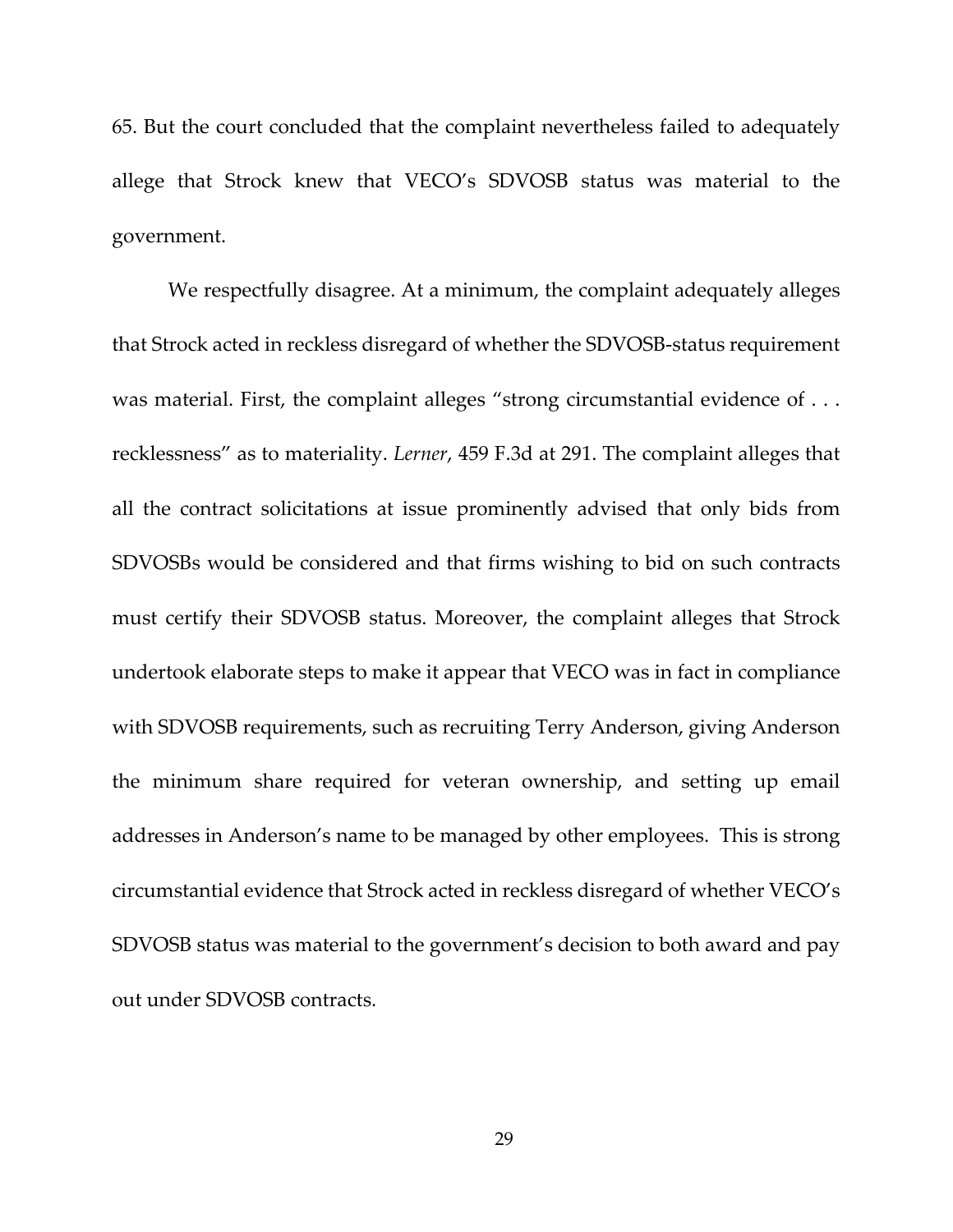Moreover, the complaint adequately alleges that Strock had "motive and opportunity to commit fraud." *Lerner*, 459 F.3d at 290. As to motive, the complaint alleges that Strock set up VECO as an SDVOSB to replace the federal contracting opportunities he lost after Strock Contracting graduated out of the Small Business Administration contracting program. As to opportunity, the government alleges that Strock owned the building that VECO "leased" as office space and VECO made several "questionable" payments to Strock Contracting, totaling several hundred thousand dollars. In other words, Strock stood to benefit directly from VECO's success, and had the wherewithal to do so. Thus, the government has plausibly alleged at least that Strock acted in reckless disregard of the materiality of the SDVOSB compliance. The government has therefore met its burden with regard to Strock's knowledge.

## 2. Cynthia Golde

We agree with the district court, however, that the complaint does not sufficiently allege that Golde individually knew that VECO did not qualify as an SDVOSB. Some of the allegations against Golde are not indicative of such knowledge because they do not specify whether Golde was actually involved. Other allegations relate to behavior too mundane to support an inference of knowing falsity.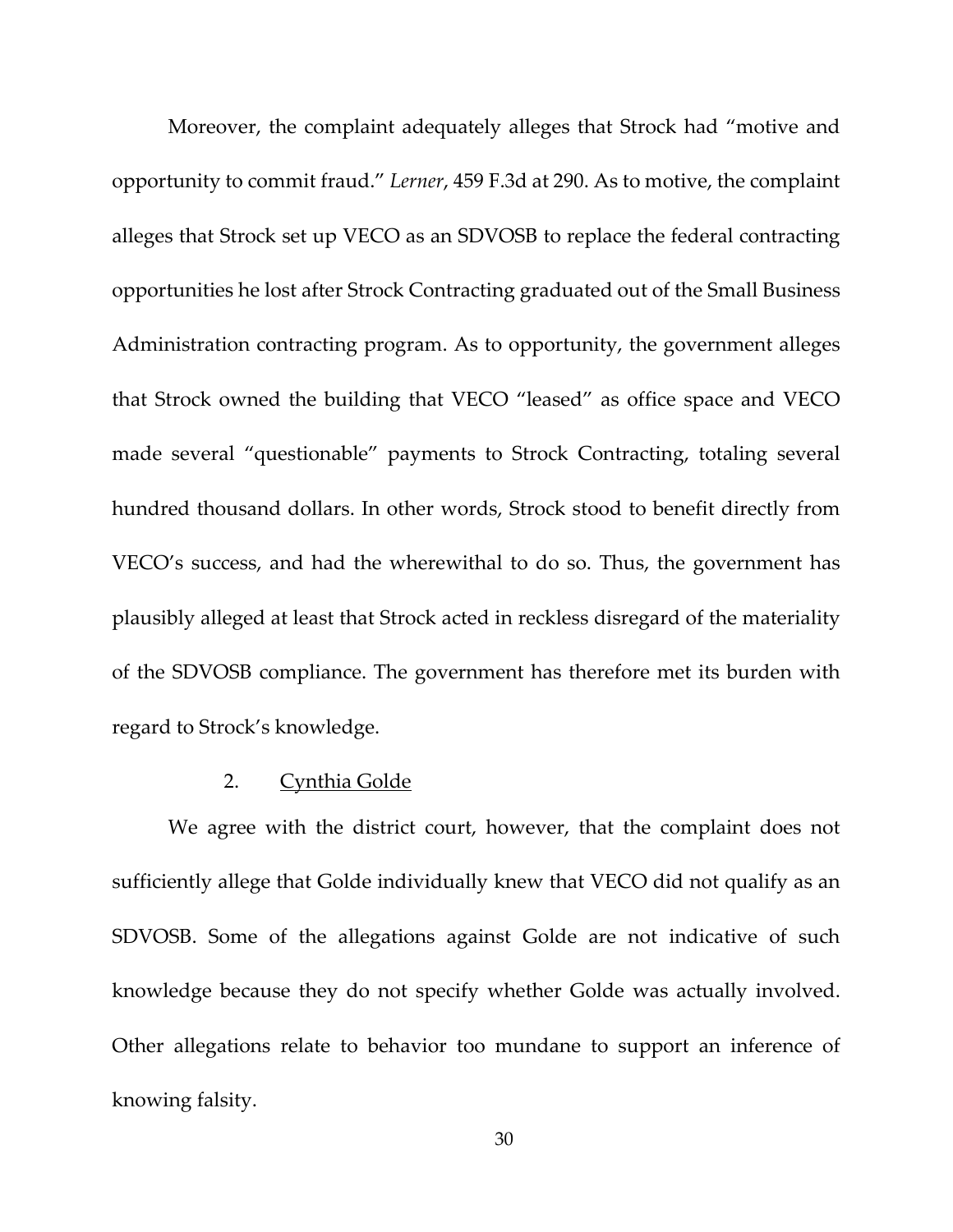Further, while the complaint alleges that Golde presented bids for SDVOSB set-aside contracts and made requests for payment under such contracts, the complaint does not specify which bids were made by Golde or which representations were contained in those bids. We thus cannot infer from these allegations that Golde knowingly submitted false bids. This point is illustrated by the only invoice that the complaint specifically alleges that Golde submitted. That invoice appears to have simply included a certification that "the contract was performed in accordance with the specifications, terms and conditions of the contract." Joint App'x 34 ¶ 113. Such a boilerplate certification, which may not have even mentioned the SDVOSB requirement, is not likely to have alerted Golde to any noncompliance. Without any allegations about whether other documents submitted by Golde contained more explicit misrepresentations, the complaint's general allegations that Golde submitted bids or requests for payment are insufficient to allege knowledge.

A few of the allegations against Golde are slightly more suggestive of knowledge. For example, Golde was allegedly employed simultaneously by VECO and Strock Enterprises (a company related to SCI and VECO), and she discussed moving employees between the two. This could be taken as evidence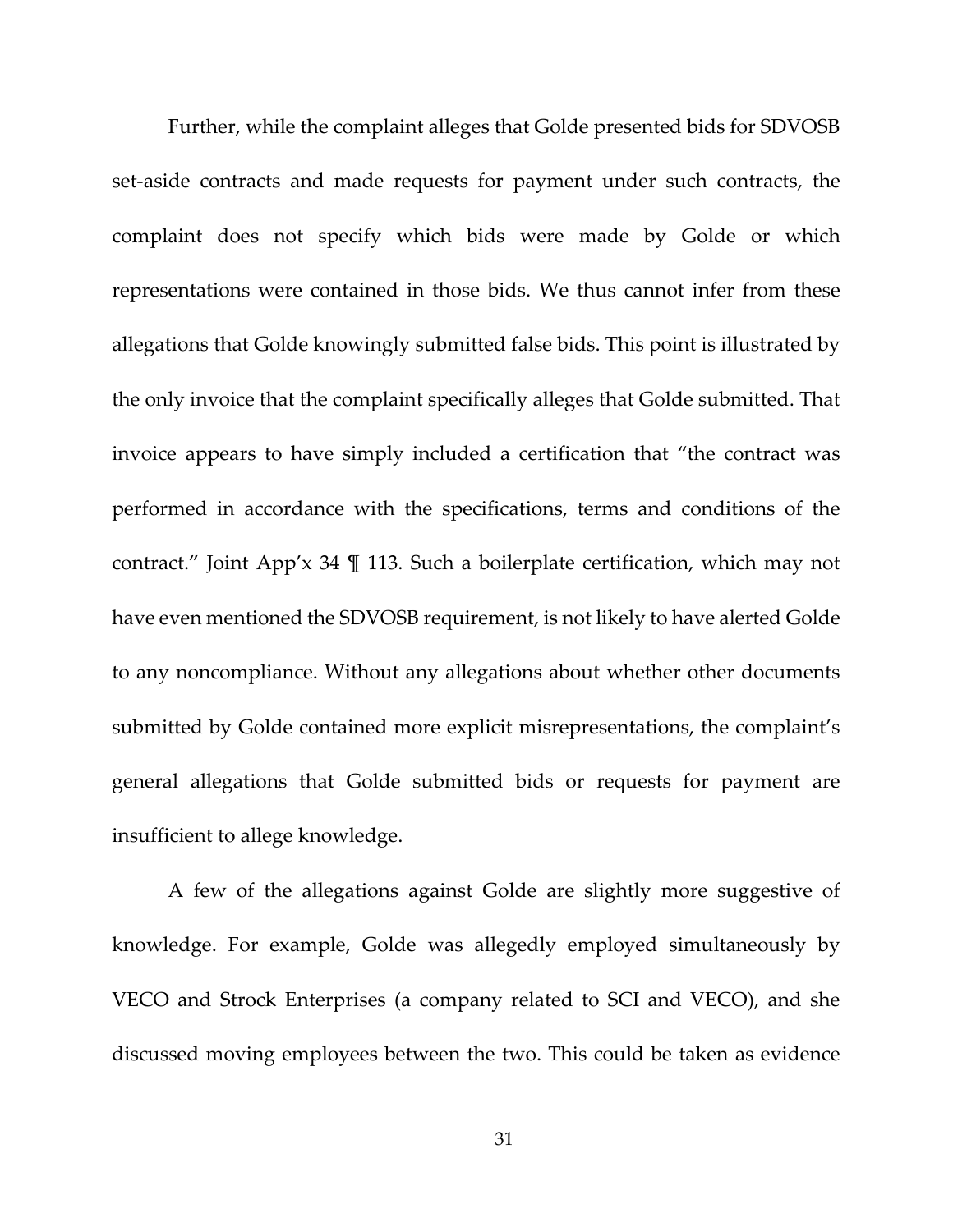that Golde was aware that VECO was just a front aimed to provide Strock access to SDVOSB contracts. But absent more specific allegations of what Golde knew of Strock's plans, this is too speculative to support a claim for fraud under Rule 9(b). Similarly, the allegation that Golde "knew that Lee Strock controlled the day-today and long-term business operations of VECO," Joint App'x 28 ¶ 82, might support the inference that Golde knew VECO was not a bona fide SDVOSB. That inference, however, relies on the assumption—not supported elsewhere in the complaint—that Golde knew that SDVOSB certification requires that the veteran not only own but also control the business in question.

Absent more information about which bids Golde submitted, or the content of those bids, the complaint does not adequately plead knowledge as to Golde with the particularity required under Rule 9(b). And, unlike Strock, none of the allegations establish either "motive and opportunity to commit fraud" or "strong circumstantial evidence of conscious misbehavior or recklessness." *Lerner*, 459 F.3d at 290–91. We therefore affirm the district court's dismissal of the claims against Golde.

### **D. Remaining Claims**

In addition to the FCA claims against Strock and Golde, the district court also dismissed the complaint's FCA claim against Strock Contracting as well as its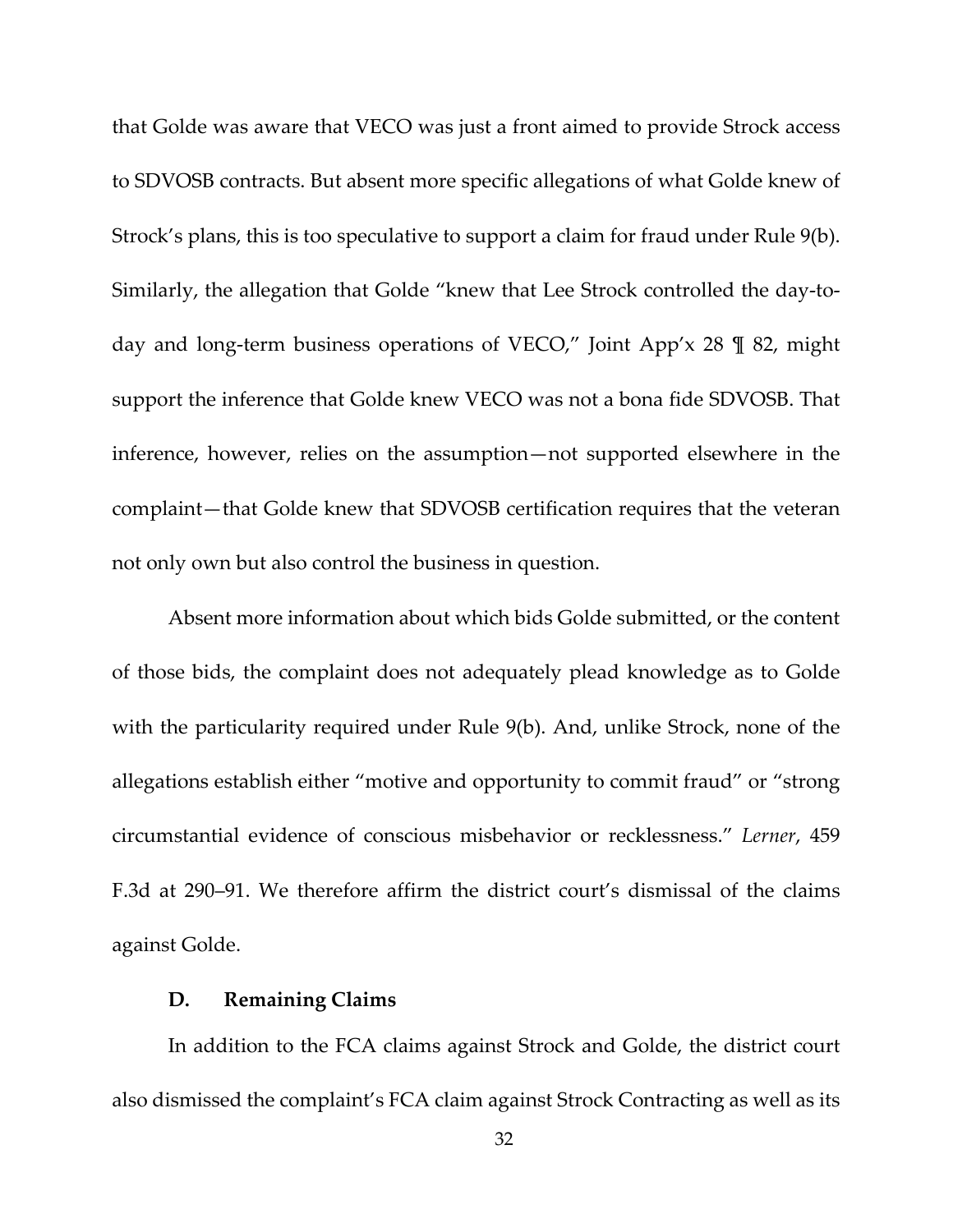common law claims against all defendants. The district court's reasons for doing so were erroneous. First, the district court dismissed the FCA claim against Strock Contracting, which was based on a theory of vicarious liability, because it found that the complaint did not state a claim against the individual defendants. As explained, however, the complaint adequately states a claim against Strock.<sup>[8](#page-32-0)</sup>

Second, the district court dismissed the government's common law claims on the ground that it could decline to exercise supplemental jurisdiction over them. However, as the government argues, and as the defendants apparently concede, the district court had original jurisdiction over these claims under 28 U.S.C. § 1345 ("[T]he district courts shall have original jurisdiction of all civil actions, suits or proceedings commenced by the United States . . . .").

The defendants urge that there are nonetheless alternative grounds upon which to affirm the district court's judgment as to these claims. However, "this Court generally will not review an issue the district court did not decide," *Macey v. Carolina Cas. Ins. Co.*, 674 F.3d 125, 131 (2d Cir. 2012), and we find that there is no reason to do so here. Accordingly, we vacate the district court's dismissal of these claims and leave it to the district court on remand to determine in the first

<span id="page-32-0"></span><sup>8</sup> We express no view about the potential merit of a theory of vicarious liability, which is not a theory that has yet been adopted in our circuit.